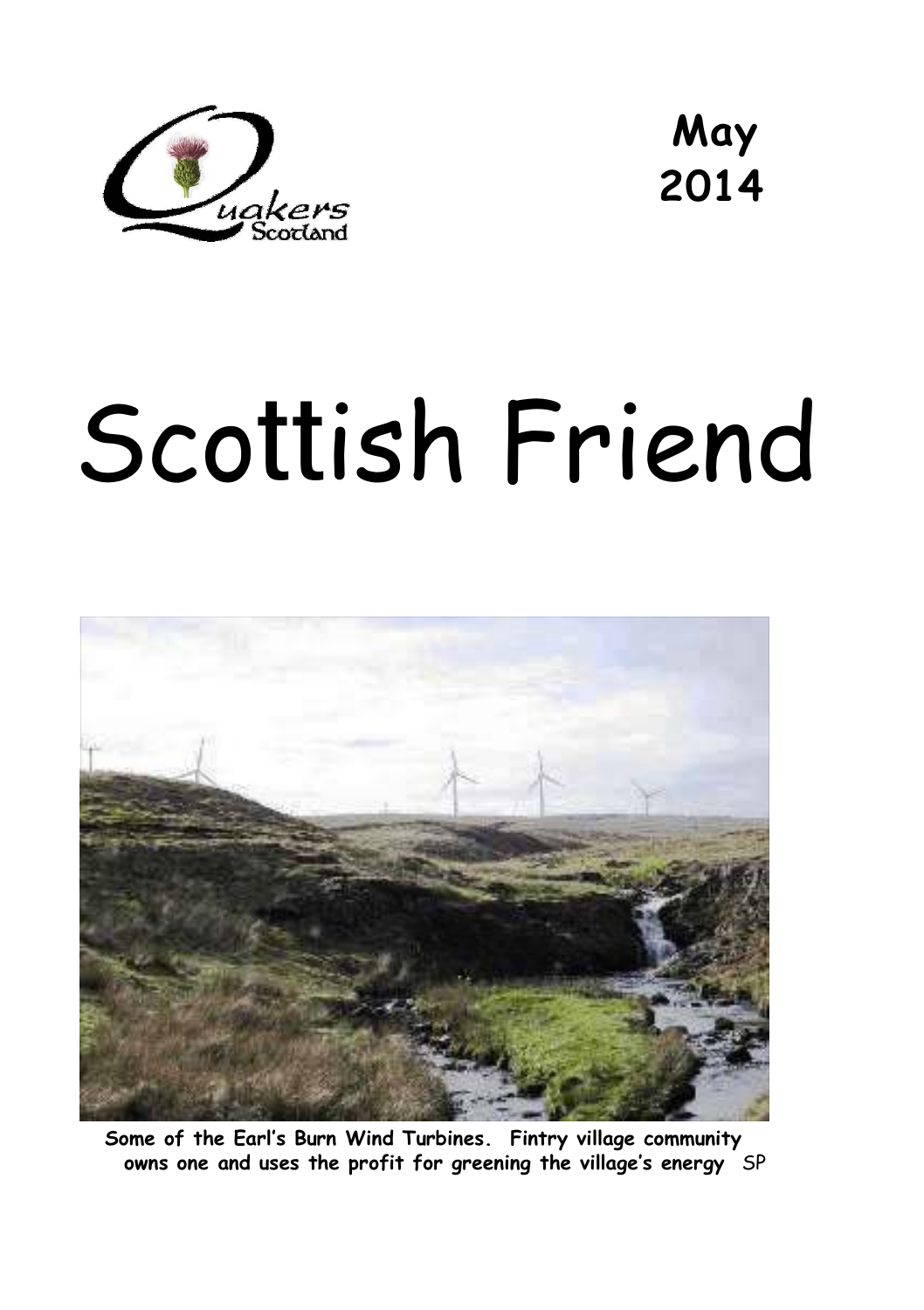| Quaker Outreach in Perth                         | Adwoa Bittle - 3    |
|--------------------------------------------------|---------------------|
| Near-death Expeerience                           | Neil Crabtree - 4   |
| <b>James Nayler</b>                              | Margaret Roy - 5    |
| New Medical Director at The Retreat              | Constance Tonge - 9 |
| Report from Meeting for Sufferings               | Jane Pearn - 11     |
| <b>Statement on Just Peace</b>                   |                     |
| from World Council of Churches Assembly in Busan | $-15$               |
| Statement from Sufferings on Government cuts     | $-24$               |
| A plea from an Attender                          | Pamela Affleck - 25 |
| Going to Jail                                    | Bill Agnew - 30     |
| Report of March General Meeting in Glasgow       | Nigel Dower - 34    |
| Invitation to June General Meeting               | Martin Burnell - 36 |

Please send material for next *Scottish Friend* by 8 August to Margaret Peacock, 16 Drumlin Drive, Milngavie, G62 6LN, or [nmjpeacock@yahoo.co.uk.](mailto:nmjpeacock@yahoo.co.uk.)

*Scottish Friend* will be posted on the GM website and can be emailed to you at the same time as it goes to the printer. If you would like an email copy instead of a paper one, please email [scotfriends@gmail.com,](mailto:scotfriends@aol.com,) to let Bronwen Currie know. You are strongly encouraged to do this, in view of escalating postage costs and of course you get the photographs in colour, as an incentive! The opinions expressed in this publication are those of the writers and not necessarily the opinions of the Society of Friends in Scotland, Britain or elsewhere.

> Published by Quakers in Scotland, 01496 850 006 quakerscotland.org.uk (British website: quaker.org.uk) Printed on recycled paper by  $\bullet$ Print Force, Milngavie, 0141 956 1052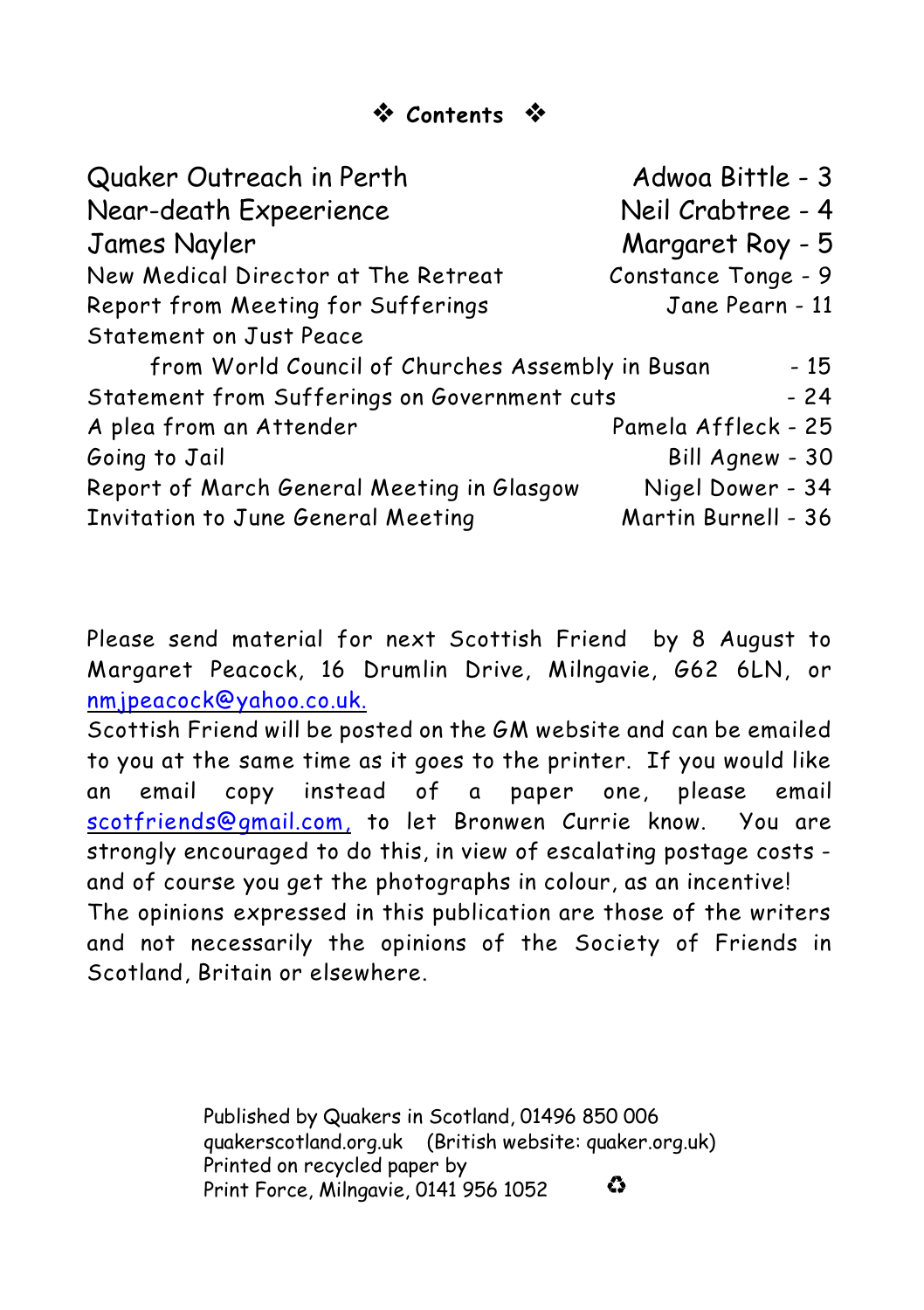Quaker Outreach in Perth

Adwoa Bittle

Is there anybody out there that wishes they had put a stitch in the Quaker Tapestry, now residing in Kendal? (Or not around when it was created!) Here's your chance!

Perth Meeting is organising an outreach event in the first two weeks of September 2014. We will be displaying 12 panel photographs from the Quaker Tapestry along with the Scottish panel, which is not part of the Quaker Tapestry. It used to be displayed in Scottish Churches House in Dunblane but is now held in Central Edinburgh Meeting House.

To top it all we have designed a new panel for Perth. It is a beautiful tribute to Perth, depicting iconic Perth scenes and activities. It is being stitched using the Quaker stitch and the other stitches used for the Quaker Tapestry. Would you like your handiwork to be part of this panel?

We would like to invite Quakers in Scotland to come and either visit the exhibition in September or come for a stitching time in the months prior to the exhibition.

Please phone Adwoa Bittle 01738 583 108 or email [adwoabittle@hotmail.co.uk](mailto:adwoabittle@hotmail.co.uk) to plan a visit.

The exhibition will be held at AK Bell Library  $2^{nd}$  to  $13^{th}$  September during normal opening times. (Closed Mondays).

We will endeavour to have stewards present but if nobody is available there will be paper guides to inform you of the history of the Tapestry and about each of the displayed panels. The Perth panel will be at the library for stitching at specific times. Again please contact Adwoa nearer the time for up to date information. There is also a nice café at the Library.

We do hope you can come along.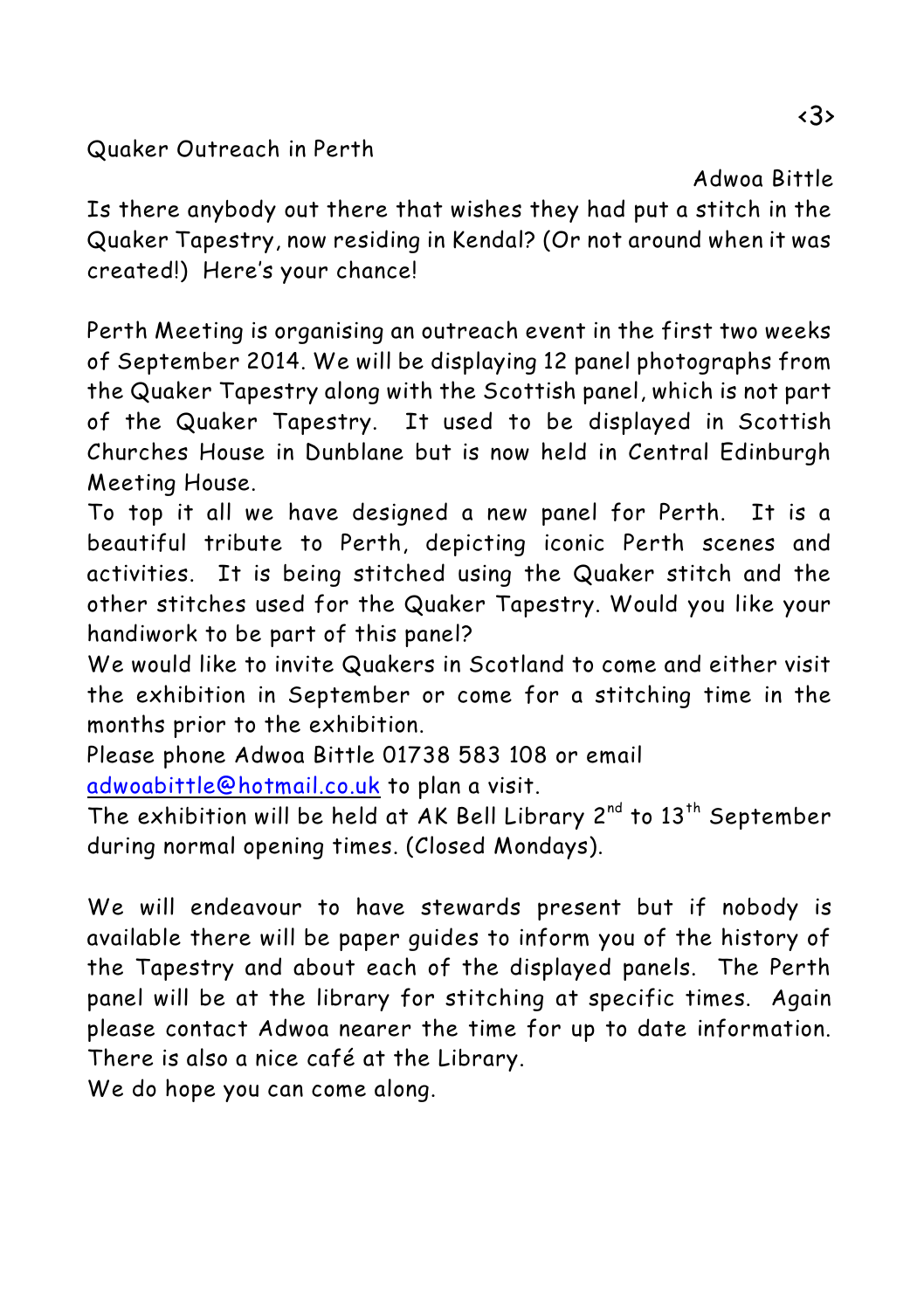#### $\langle 4 \rangle$ THE NEAR-DEATH EXPERIENCE Neil Crabtree - Inverness Meeting

 Friends who follow developments around the near-death experience (NDE) will possibly be aware that these are interesting times in this field. At Southampton hospital Dr Sam Parnia is running the Horizon project which specifically researches NDE's, and at Morriston and Singleton hospitals Dr Penny Sartori has completed a PhD on her observations of patients who have nearly died. Both have written groundbreaking books on this and describe how the NDE can occur when patients are unconscious and close to death and where they report a set of components; in particular, moving along a tunnel, meeting dead loved ones and experiencing a loving light.

 Despite nearly all research into the NDE taking place in the secular field of medicine, it is surprising how much religious terminology is used, especially around the loving light.

 This is often referred to by people who experience it as being God, which should be of no surprise to Friends with their belief that there is that of God in everyone.

 It is my opinion that Friends need to seriously monitor developments in this field as it is already being misused by extremist groups. In America for example, some rightwing Christian fundamentalists are distorting findings to support their belief in an angry, white, male God. One train of thought being peddled is that everyone encounters a "hellish" experience which, while a small minority of people do, is patently untrue.

 Imagine if, in these dangerous times, the idea of a loving God grasped the public imagination. On the other hand imagine it was successfully incorporated into the propaganda of reactionary and warlike forces  $-$  it could take centuries before an opportunity like this presents itself again.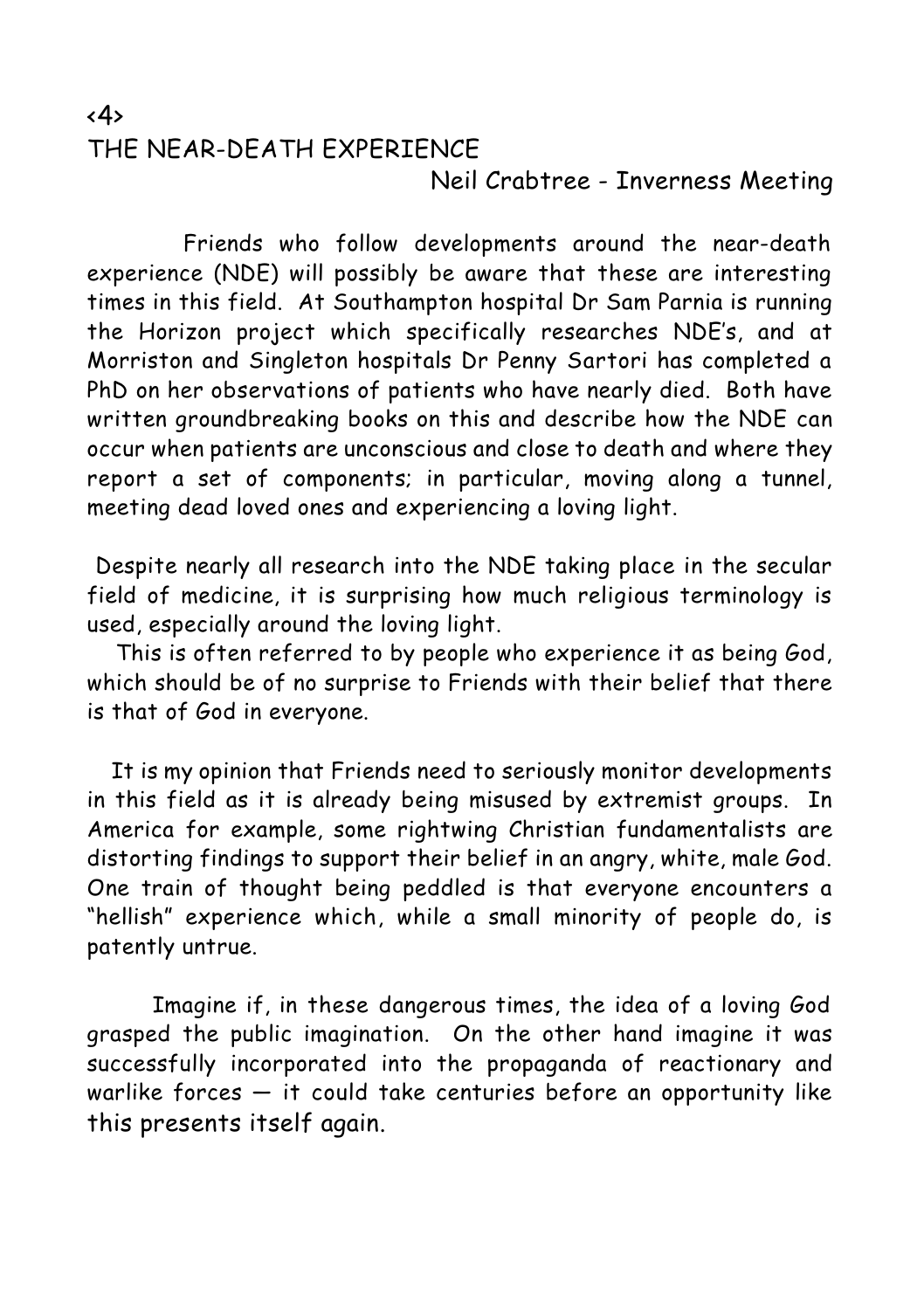#### **JAMES NAYLER - More than a scandal. Margaret Roy - Lanark meeting**

This was the title of a seminar at Woodbrooke in January, led by Betty Hagglund and Stuart Masters.

Nayler was a contemporary of George Fox and indeed, although he was only associated with Friends for the last eight years of his life, he lent his skills as quartermaster in Cromwell's New Model Army, to help organise early Friends. 'Francis Higginson stated that while Fox was the "ringleader of the sect", Nayler was its "principal spokesman". He wrote over 30% of all the early tracts. He worked with Fox in the NW of England, but also in London Quakers formed an amazingly large proportion of the population.

Stuart Masters writes: It has been said that Nayler's popularity in London reflected his charismatic but relatively gentle style of discourse. Fox was not so successful in the capital and his approach was said to be more contentious and difficult. Early Friends were much into self-censor whereas Nayler unapologetically preached a theology of human perfectibility based on direct union with God. Though not perfect, early Quakers saw themselves as working on it, with the help of Christ working within. This did not endear them to other Christians who favoured salvation through Grace alone.

On 23rd and 24th October 1656, Nayler rode into Bristol, re-enacting Jesus' ride on an ass into Jerusalem. This riled the authorities so much that he was taken to London to be tried (extraordinarily) by Parliament for blasphemy. His brow was branded with a B, his tongue was bored through, he was lashed 360x in London and then in Bristol where he was than imprisoned. Believing his action brought shame on the new movement, he was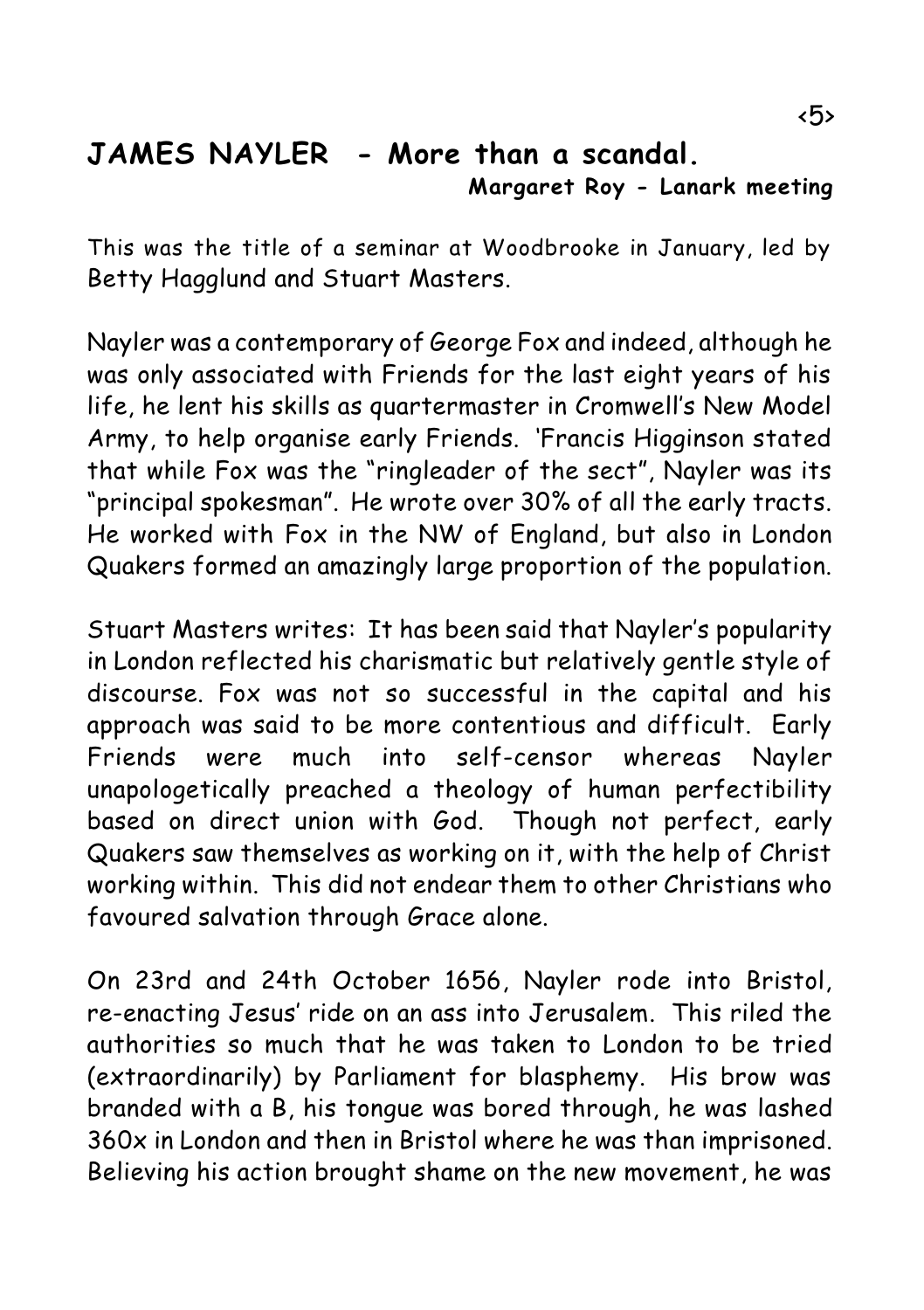shunned by Friends. When his old Friend Fox eventually visited him, he knelt at Fox's feet. At this distance in time, it is difficult for us to understand Nayler's action in so copying Jesus. In those days Friends were very conversant with the Bible, often acting out scenes - as in mystery plays and Oberammergau one might suppose. Whatever, Nayler paid dearly for the action. Sadly on his release he returned to his flock in London then set off for home, his farm near Wakefield. On the way he was 'mugged' and died of his injuries.

His writings have inspired Friends down the years. His 'last words' especially were often read during ministry and still appear in Christian Faith and Practice: "there is a spirit that I know that delights to do not evil nor to avenge any wrong . . . " One of the values of going on courses at Woodbrooke, is the access the leaders enable into the writings, and especially their context. Nayler was very articulate in promoting and explaining the Quaker position to the outside world. During the seminar we looked particularly at sections of *A Discovery of the First Wisdom from Beneath and the Second Wisdom from Above, Love to the Lost, Milk for Babes and Meat for Strong Men and his Psalm*.

The theology in these underpins much understanding of Early Friends - for example :

a) God as creator and orderer of the creation, the light and life of every creature and the source of perfect love. There is no life in darkness, only destruction – division, conflict and confusion;

b) the Status of sin and the possibility of perfection – though created in the image of God we have separated and so are bond in darkness to evil and the spirit of the world, leading to pride,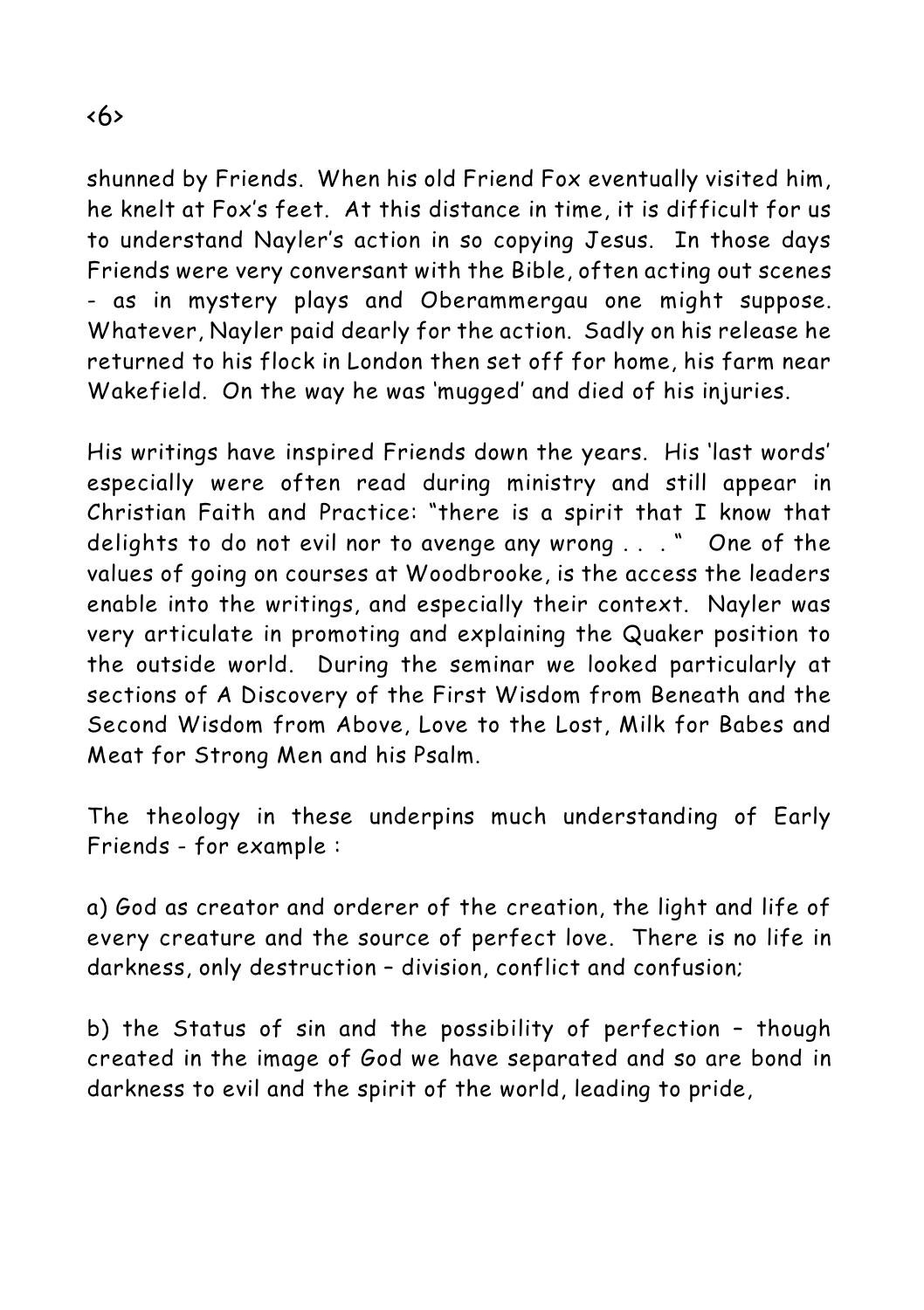greed, war, injustice, oppression and exploitation of creation. So there was need to undergo a period of growth sustained by an on-going hearing and obeying relationship to Christ/God. And this was salvation to Friends;

c) so Justificatiion through Christ working within us to bring us into harmony with God;

d) a New Covenant – in which Christ has worked to place the Law in human hearts;

e) No Outward sacrifices – because there was only one baptism by the spirit which raised up to a new life in which people fed on the spiritual body and blood of Christ in an on-going process of inward transformation and renewal;

f) spirituality – amongst themselves early Friends employed a contemplative process of self-emptying that was reached through the rigorous practice of the spiritual disciplines. Hence when I was first associated with Friends Christian Faith and Practice was called the Book of Discipline. Nayler was also influenced by Anabaptist spirituality which gave eminence to following the suffering of Christ. This included a willingness to embrace humiliation and martyrdom. In Nayler's final words a form of perfection can be observed in which suffering led to a deep compassionate awareness;

g) the Church – the Seekers at this time, including Friends, were looking for a true authority which Friends believed to be Christ hence the waiting in silence for the spirit moving to speak God's word. They saw themselves as poor and despised by the world so displayed a mystical quality of detachment and holy indifference to the material world. Yet, the second birth called them to speak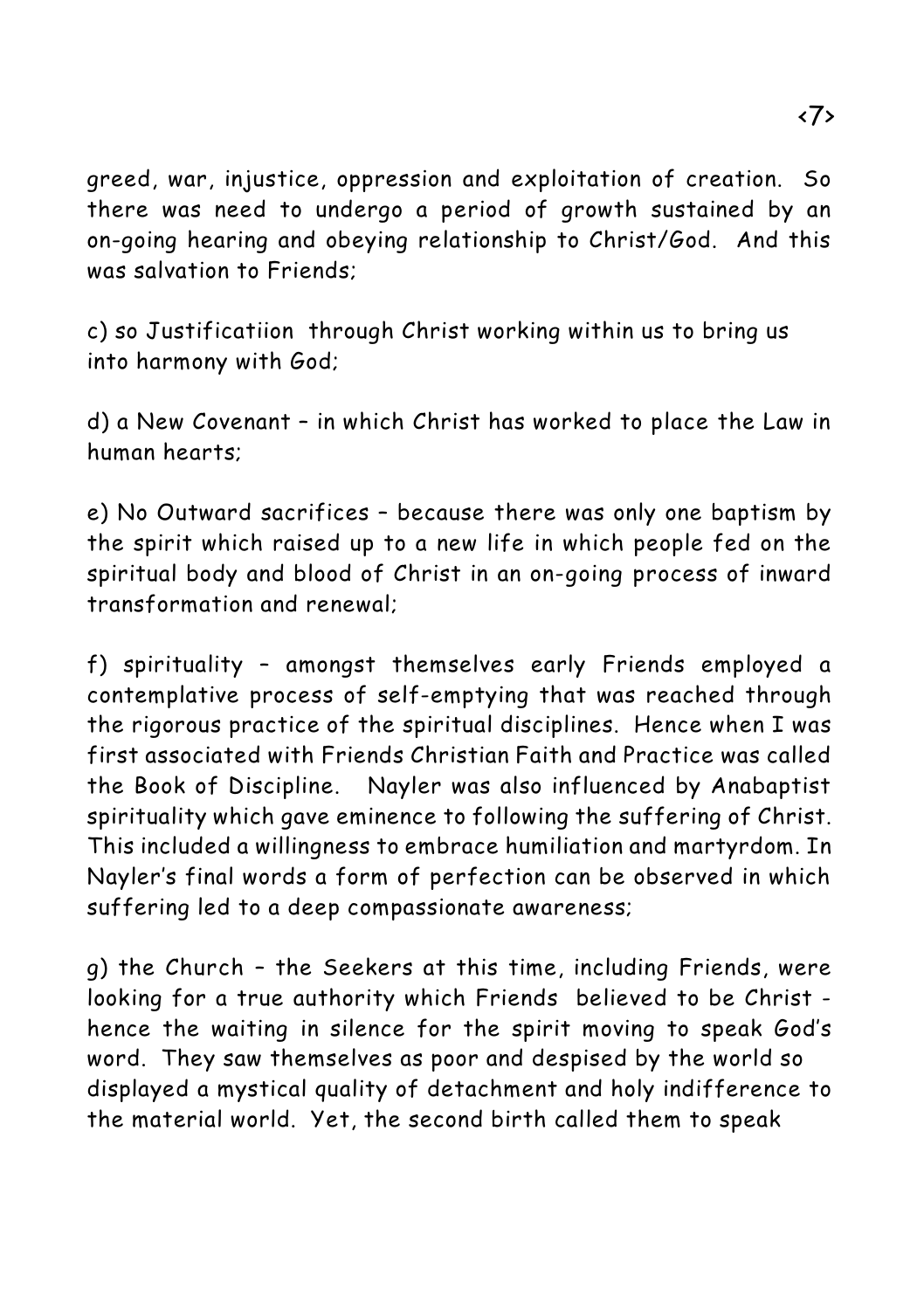plainly and truthfully condemning all evil. This was an act of love;

#### h) a Peace Church – See the Lamb's War.

"The intention of your mind is to have truth restrained, which takes away the occasions of all wars and brings into love and true heartedness, and there is nothing discontent with us but that which doth not abide in truth." Nayler, 1653;

i) the Last Things – Early Quakers believed that speculation about an outward second coming of Christ was pointless because Christ had already returned in spirit and could dwell in his people now. This produced an eschatology that was both realised and yet to be fully realised.

My personal favourite was Nayler's attitude to the creation as God-given and not a resource to be exploited, which ties in very much with our modern views of sustainability. Although his dying words are very poignant, many today would find his premise very difficult that suffering is necessary to truly find the Spirit.

NOTE: I have grossly over-summarised and borrowed heavily from Stuart Masters' handouts in the hope to open access to Nayler's writings, which are beautiful and challenging although written in very old Christian language. Hopefully, I have not misrepresented any part of the handouts but then, another virtue of going to the seminar, is not just the handouts but the bibliography and web addresses that enables you to go to source. And I am sure I can pass these on.

You can download some of Nayler's works from Quaker Heritage Press http://www.qhpress.org/texts/nayler/index.html

The new Biography by David Beelon is well worth a read. James Nayler: Revolutionary to Prophet (Leadings Press).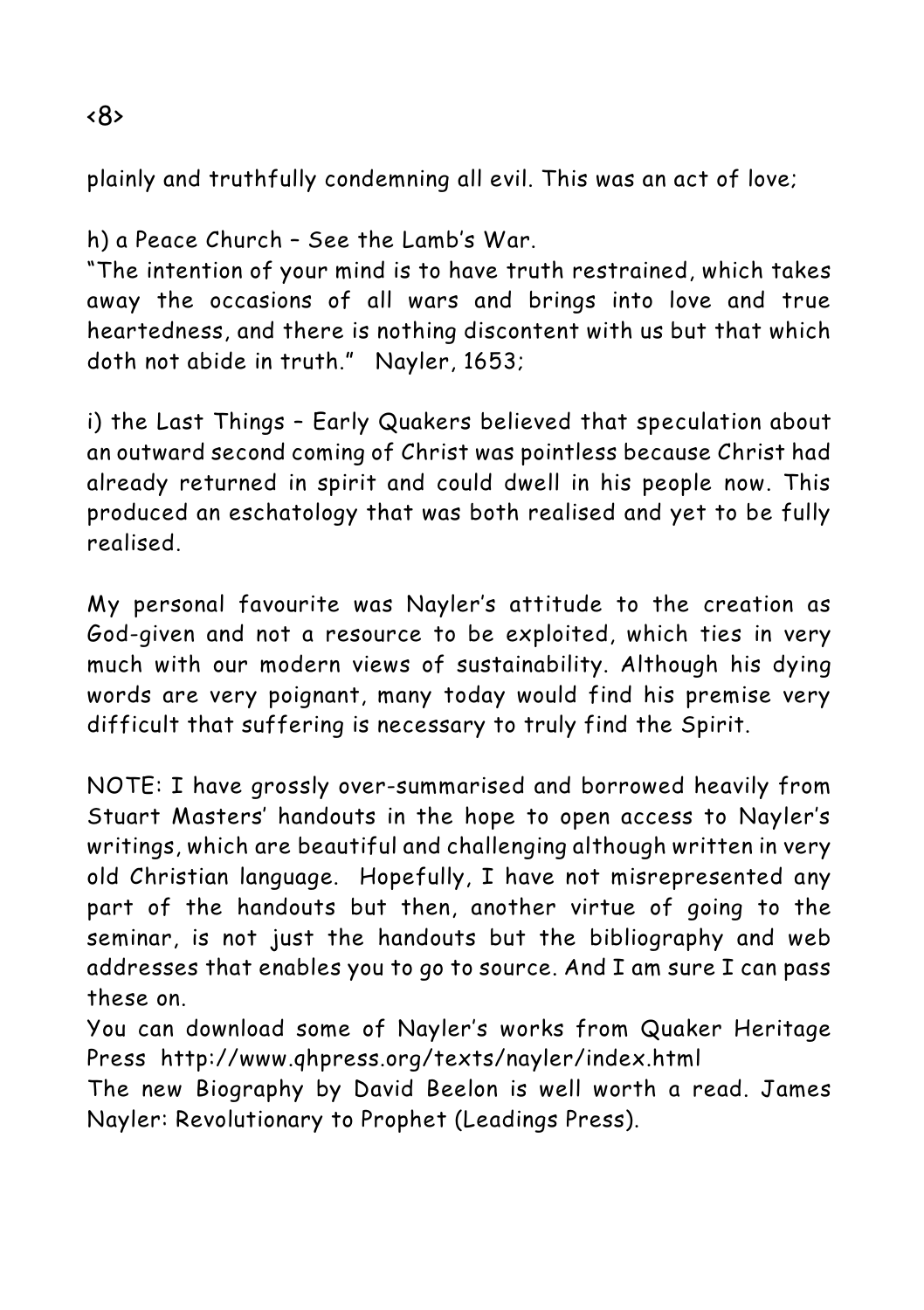# **Scottish Medical Director appointed at The Retreat!**

# **Constance Tonge - Perth Meeting**

Chris Holman, an attender at York Friargate meeting, is retiring after 20 years of service as medical director and consultant psychiatrist at The York Retreat and, by way of keeping communications up-to-date, I have been asked to let Scottish Friends know something about the new medical director, Dan Anderson.

Dan was born in Dunfermline and, although he spent his childhood in Fife, his family later moved to Cumbria. He came back, though, to Aberdeen University to medical school and, as he especially appreciated the social and psychological aspects of medicine, he decided early on that he would specialise in psychiatry. His psychiatric training began in Glasgow and was completed, closer to his family, in Lancashire.

During this time, Dan was also involved in the care of a family member who was diagnosed with early-onset Alzheimer's Disease and this influenced him to undertake training in old age psychiatry in Liverpool. His interests expanded to include the social and psychological aspects of both living with dementia and also caring for someone with dementia. This led to further study and he obtained his Master's degree in psychoanalytic studies from the University of Sheffield, qualifying him for a dual career as a psychotherapist as well as a psychiatrist.

Dan became a substantive consultant old age psychiatrist, moving to North Wales and then York, and is currently continuing his training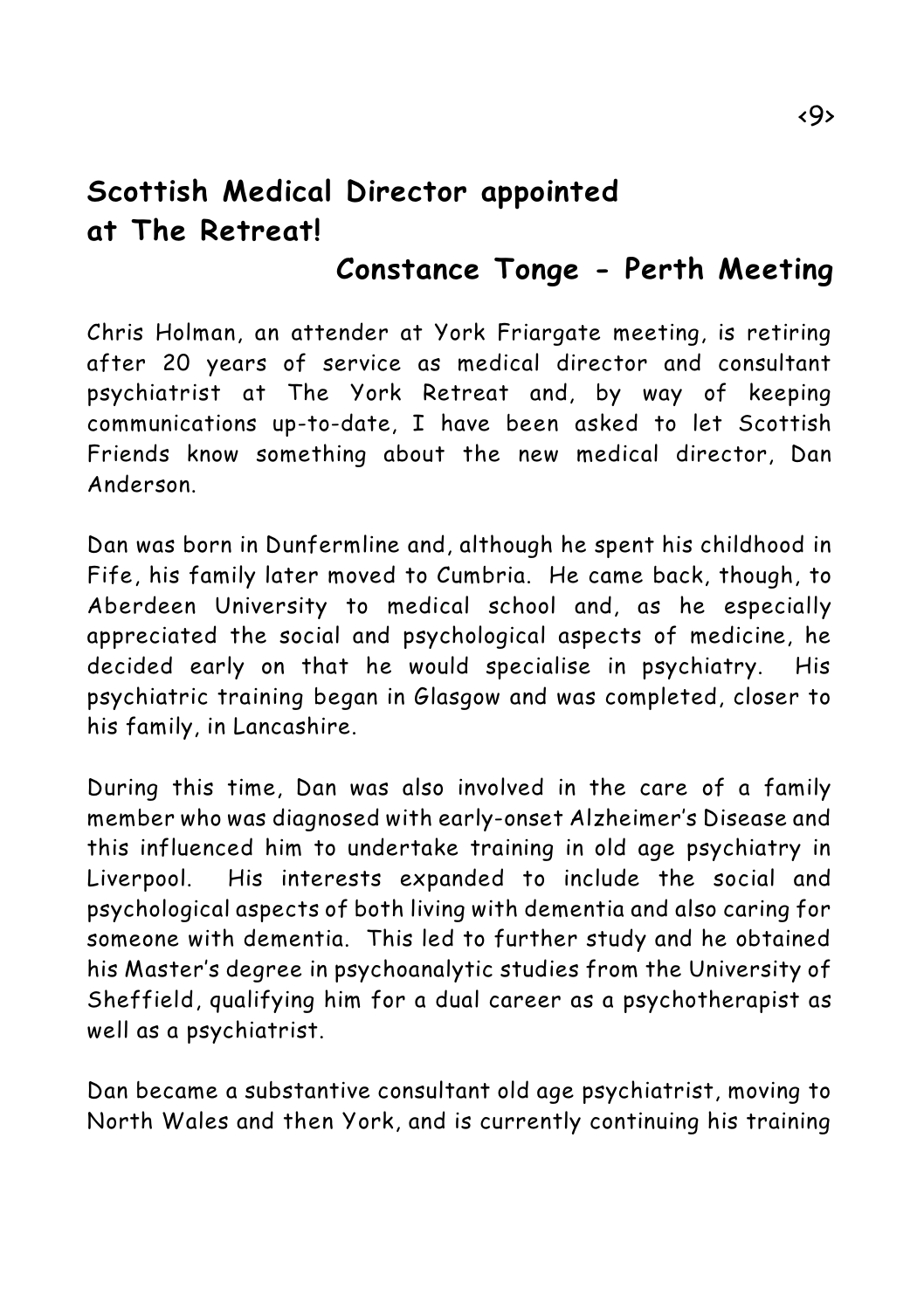#### to become a member of the Institute of Group Analysis. He is already a member of the British Psychoanalytic Council and an honorary senior lecturer at Bangor University.

Despite the weight of all the above qualifications, Dan is still only 34 years old!

He feels that, although he is not a Quaker, Friends' values are underpinned by his interest in understanding mental disorders from a social and relationship focused viewpoint, and in promoting knowledge of The Retreat and its Quaker values. He is also in the happy position of enjoying the other senior management roles which he is expected to carry as well as his clinical responsibilities.

Recently the Retreat has also said "hello" to a new Director of Development, David Smith, and an Associate Director of Governance and Change, Jo Dent. Although neither of them is the least Scottish, we at The Retreat are looking forward to the changes which will propel us into important new places and increasing fulfilment of our Quaker heritage.

Constance Tonge is the Scotland GM Representative to The Retreat MP

### $<10>$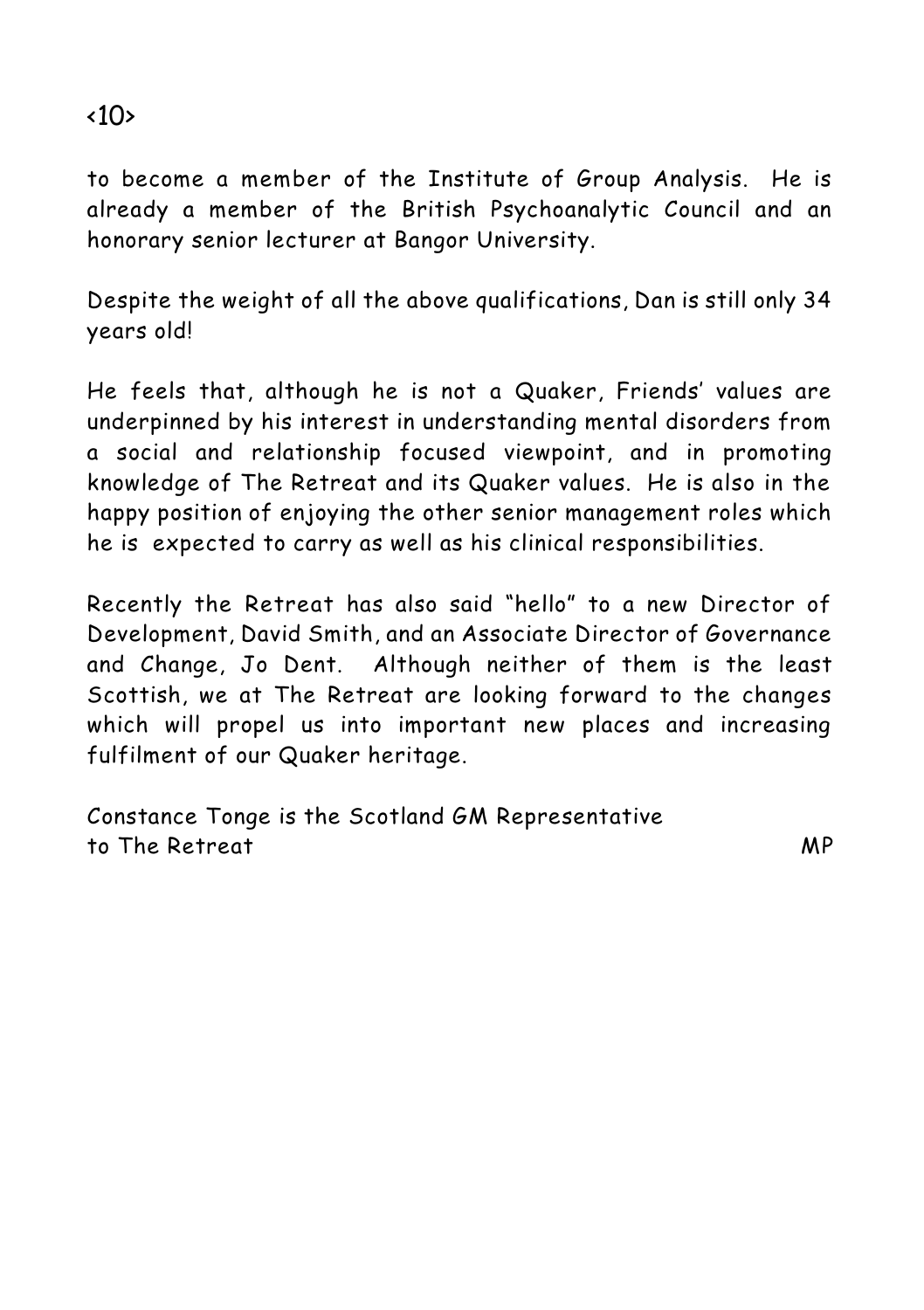# **Meeting for Sufferings held at Friends House on April 5th 2014 Jane Pearn - Kelso Meeting**

This Meeting had a varied agenda, including 'in-house' matters of organisation; our relationships with other churches and faiths; and being faithful to our leadings.

#### **What do we say?**

We continued our consideration of a possible revision of our Book of Discipline. It's for Yearly Meeting in session to decide whether or not to proceed at this time. But revision isn't simply a matter of finding new writing and discerning what to leave out – though that is hard enough. There are many areas to explore before we reach the point of asking a group to revise the book to reflect our sense of ourselves. We need to ask ourselves 'Where are we now?' while recognising that there may not be definitive answers. Meeting for Sufferings has already discerned that this threshing should start regardless of Yearly Meeting's decision, and will be appointing a group to facilitate the process.

Some of the areas identified as not being sufficiently covered include:

- \* Theism/nontheism;
- \* New technology how do we make it work for us?
- \* Sustainable living, everyday ethics;
- \* Membership;
- \* Prayer, insight and action;

\* Our peace testimony, in relation to the current world situation, and to personal and meeting conflicts;

- \* Family changing patterns;
- \* Outreach;
- \* Inclusivity;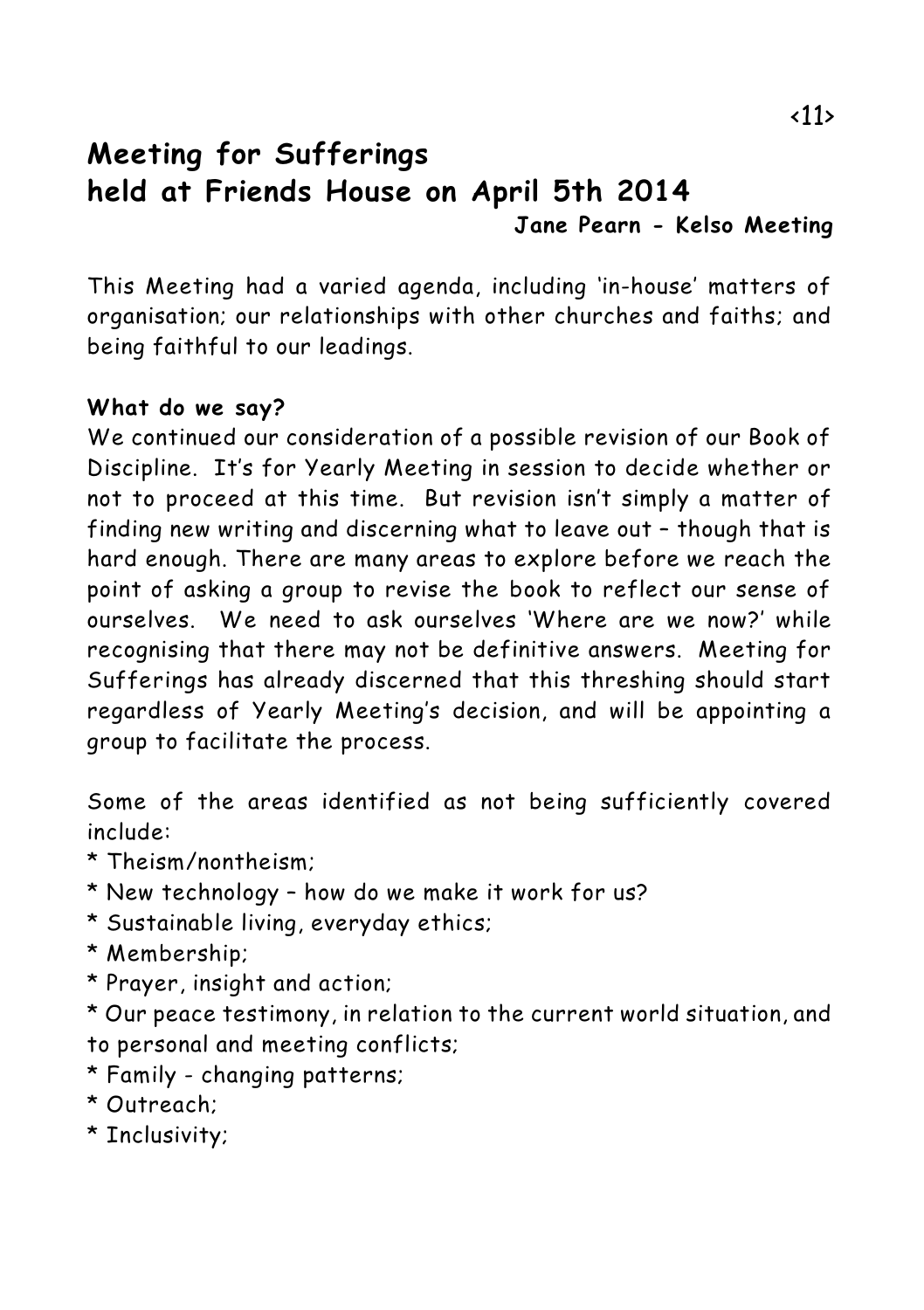# <12>

- \* Administration of local meetings;
- \* Death and dying;
- \* Gambling.
- So plenty for all of us to work with!

A Friend asked about consistency when referring to the 'red book' and we were advised that when talking about revision, 'the book of discipline' was the preferred term, as it hasn't always been called Quaker Faith and Practice - and it could change again. Paul Parker, Recording Clerk, suggested that using this term could serve as an interesting prompt to explore our understanding of 'discipline'.

#### **What can we say, here and now?**

A statement on the effect of UK government cuts in public spending had been requested by several AMs. The text is in the main a summary of our spiritual convictions and our concern that many current government actions are divisive and likely to lead to greater inequality. Queries were raised about who this statement was addressed to, and Helen Drewery of Quaker Peace & Social Witness (QPSW) confirmed that it was intended primarily for ourselves, rather than the wider world. She suggested it could be a starting point for meetings for reflection, discussion and action. Everyone in the room would probably have written something slightly different, and we were urged not to try to amend its wording. With two small but significant changes, we accepted it and forwarded it to Yearly Meeting. (See Page 24)

#### **How do we say it?**

Quaker Committee for Church and Interfaith Relations (QCCIR) asked us how interchurch and interfaith relations are perceived among Friends. Their report suggested that they were finding it hard to find a common language in which to engage in dialogue.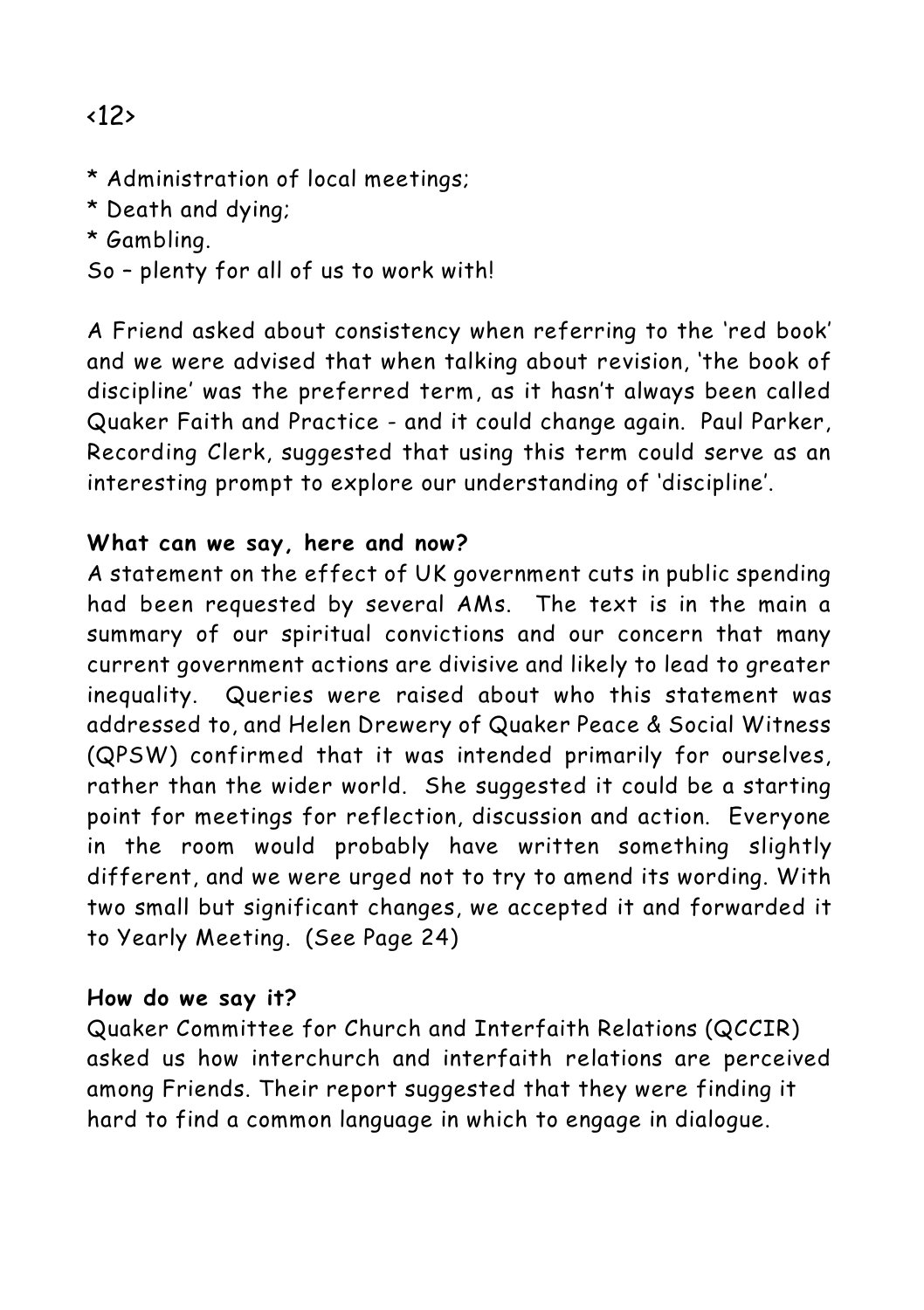Several contributions expressed the hope that we would be positive and joyful - and not defensive - in explaining Friends' discernment

and decisions, for example about same-sex marriage. We were reminded that the other churches want to hear from us and value our interpretation of traditional Christian language like 'sacrament' and 'salvation'; and that members of other churches may have their own difficulty with some of the language and concepts. 'To see where the words come from' is a theological challenge for us all. For ourselves we were warned not to be frightened of addressing questions such as 'Do we still consider ourselves a Church?' for fear of excluding those who are uncomfortable with this language. Nor should the fear of isolation from other churches and faiths prevent us from following our clear leadings. We appreciated and welcomed the Statement on the Way of Just Peace produced by the World Council of Churches. (See page 16)

#### **Words into Action**

Lis Burch, clerk of the Canterbury Commitment Group reported back to us on progress. They sense that a lot of the easier options have been achieved or at least started – from considering the environmental impact of our Meeting Houses, to BYM Trustees' decision to disinvest from fossil fuels. The next steps will be to support Meetings, committees and individual Friends who have not yet made a start and who perhaps feel daunted by the challenge; and to work towards political, systemic change. The Group feels that this commitment is not yet embedded in the spiritual culture of our Yearly Meeting and sees the need for ongoing leadership and coordination, as well as adequate resourcing. They suggest that a project approach rather than annual reporting could be more valuable.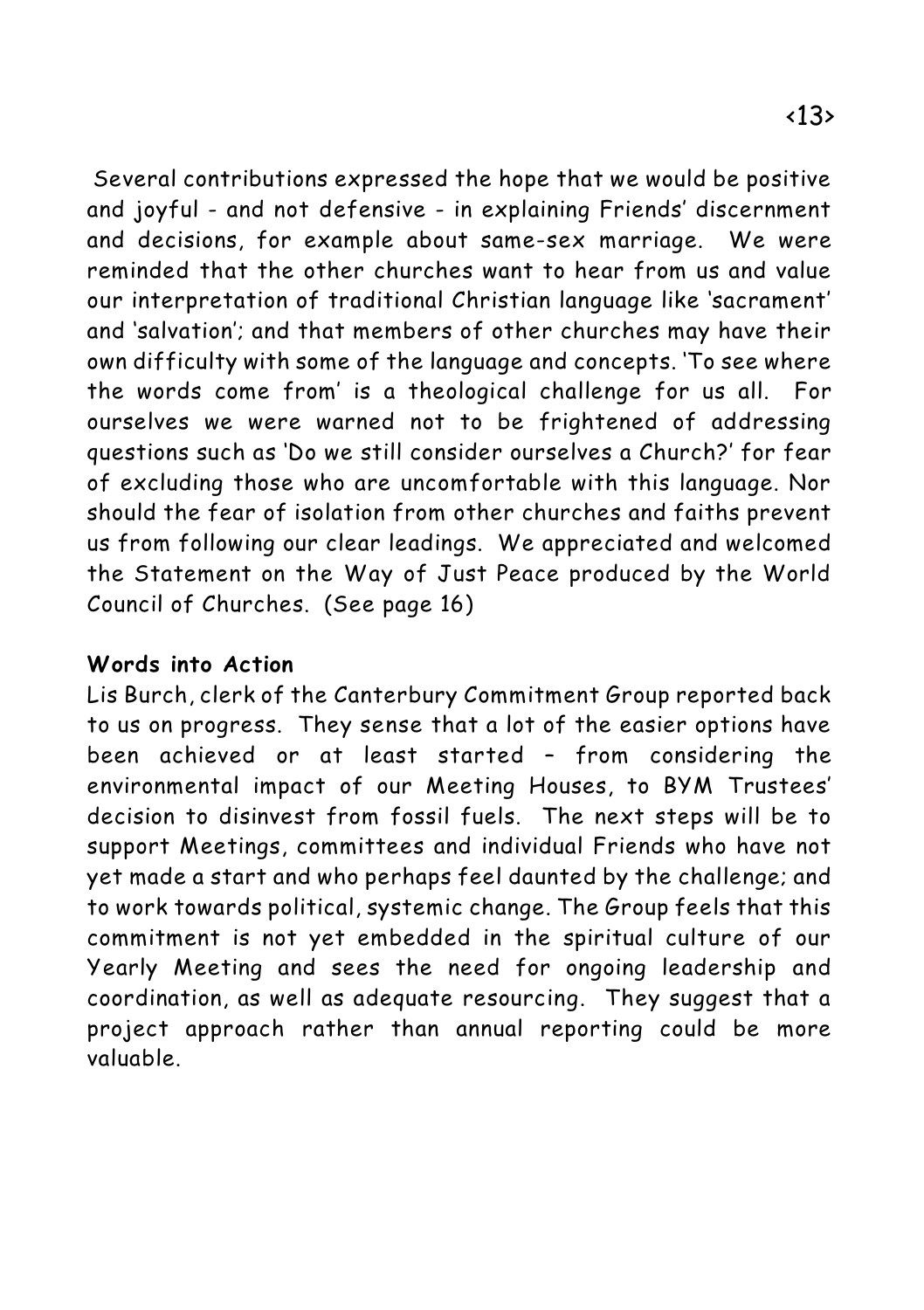A query was raised which has been heard among Friends: what is it about this commitment that is uniquely Quaker? Ministry in response suggested that our aims may be similar to many other groups, and we should work productively with them; but we might also share our processes for discernment: not only our business method, but meetings for clearness. One Friend highlighted the need for hard choices: for example should their Area Meeting be held only at a Meeting House with rail access; and what do we do with some of our historic but less accessible meeting houses?

#### **Ongoing work**

Revision of some procedural parts of the Book of Discipline is ongoing: the text about Quaker Life Representative Council now gives more weight to its spiritual and supportive function; and the text concerning Friends Trusts Ltd is to be clarified to make it clear that the Trust does not operate here in Scotland, as the law allows Area Meetings to hold property in their own names.

We agreed that in England and Wales (and in Scotland, as soon as we are able) that when a Quaker marriage has taken place, it should be reported as a marriage and not as a civil partnership, as this procedure was in use only as a stepping stone to recognition of full equality under the law.

#### **Area Meetings' concerns and decisions.**

The hospitality group's decision to describe the Large Meeting House as 'The Light' for outside users continues to cause a few Friends great unhappiness. Their views were strongly expressed, both in Area Meeting minutes received and during our meeting. This unhappiness seems to be on four counts: 1. the name itself; 2. that there will be two names for the same space (Friends will continue to call it the Large Meeting House); 3. that the decision was driven by 'commercial' interests only; 4. that the hospitality group should have consulted widely.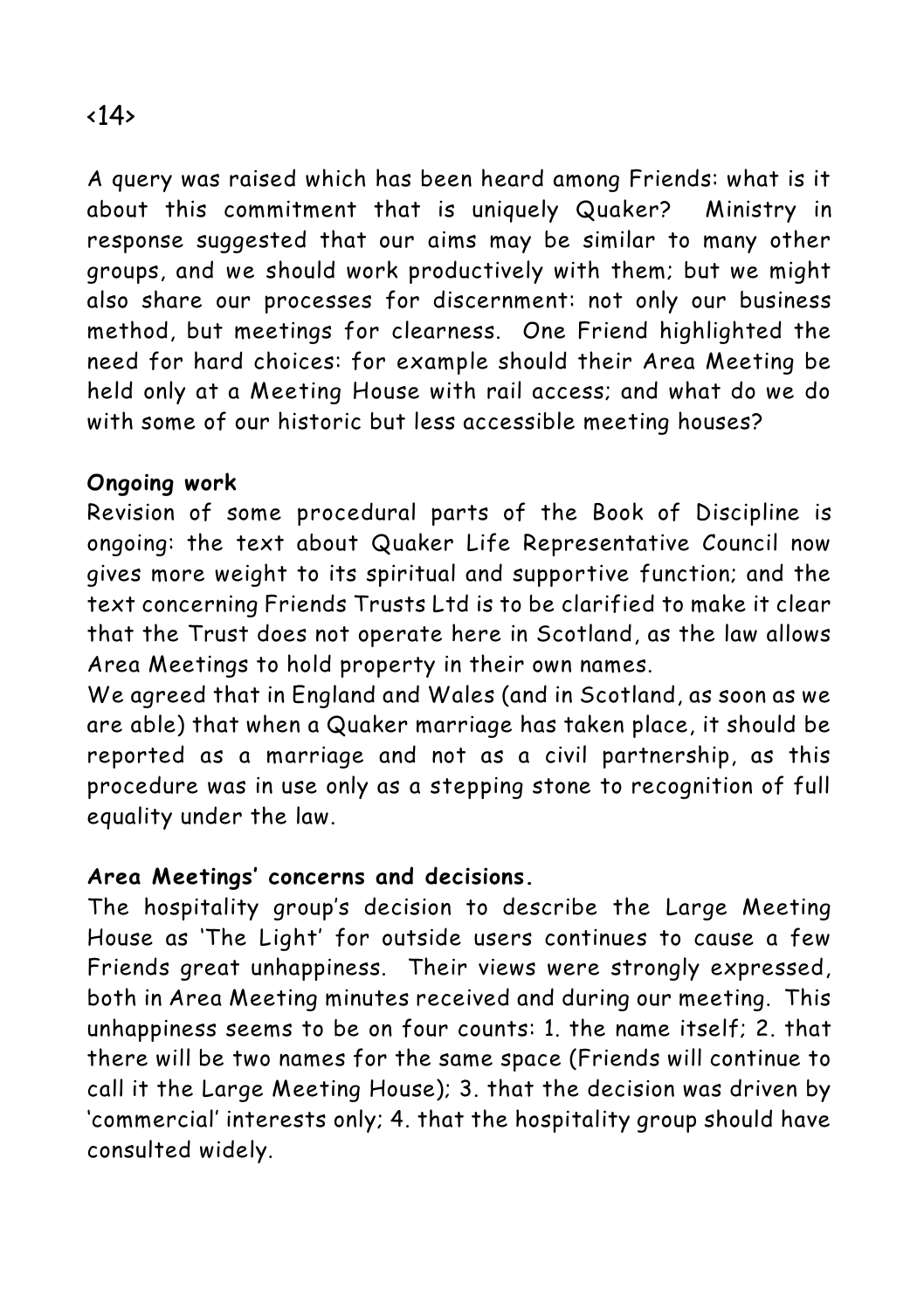Other Friends expressed exasperation that we were revisiting this matter. Jennifer Barraclough, Clerk of Trustees, urged us to reserve judgment until we had seen the new space and the effect of the skylight, and explained how she sees the alternative name as a way of inviting others to share our light.

North Cumbria and West Cumbria Area Meetings wish to lay themselves down and to amalgamate as Cumberland Area Meeting, and we endorsed this decision.

Memorial - Southern Marches AM asked for encouragement to take forward a concern to have a memorial to non-combatant casualties of war at the National Memorial Arboretum. We supported this concern, but asked them to reconsider the use of the word 'innocent' in this context. I raised this matter: I appreciate the intention is to discriminate between civilians and military forces, but warfare is not that simple. One has only to think of child-soldiers; of the conscripted and the terrified; and of the unarmed politicians who send people to war, to begin to ask - where does 'innocence' lie?

#### **Looking Ahead**

Meeting for Sufferings Arrangements group is responsible for planning the agenda, and I was pleased to hear that they are trying to plan further ahead, and to let us know in good time about some forthcoming items. Where this is possible, it will enable Friends consider these matters in their meetings: longer advance notice may be helpful to General Meeting in planning its agendas.

# **Statement on the Way of Just Peace**

from World Council of Churches 10th Assembly - 30 October to 8 November 2013 Busan, Republic of Korea: Document No. PIC 02.4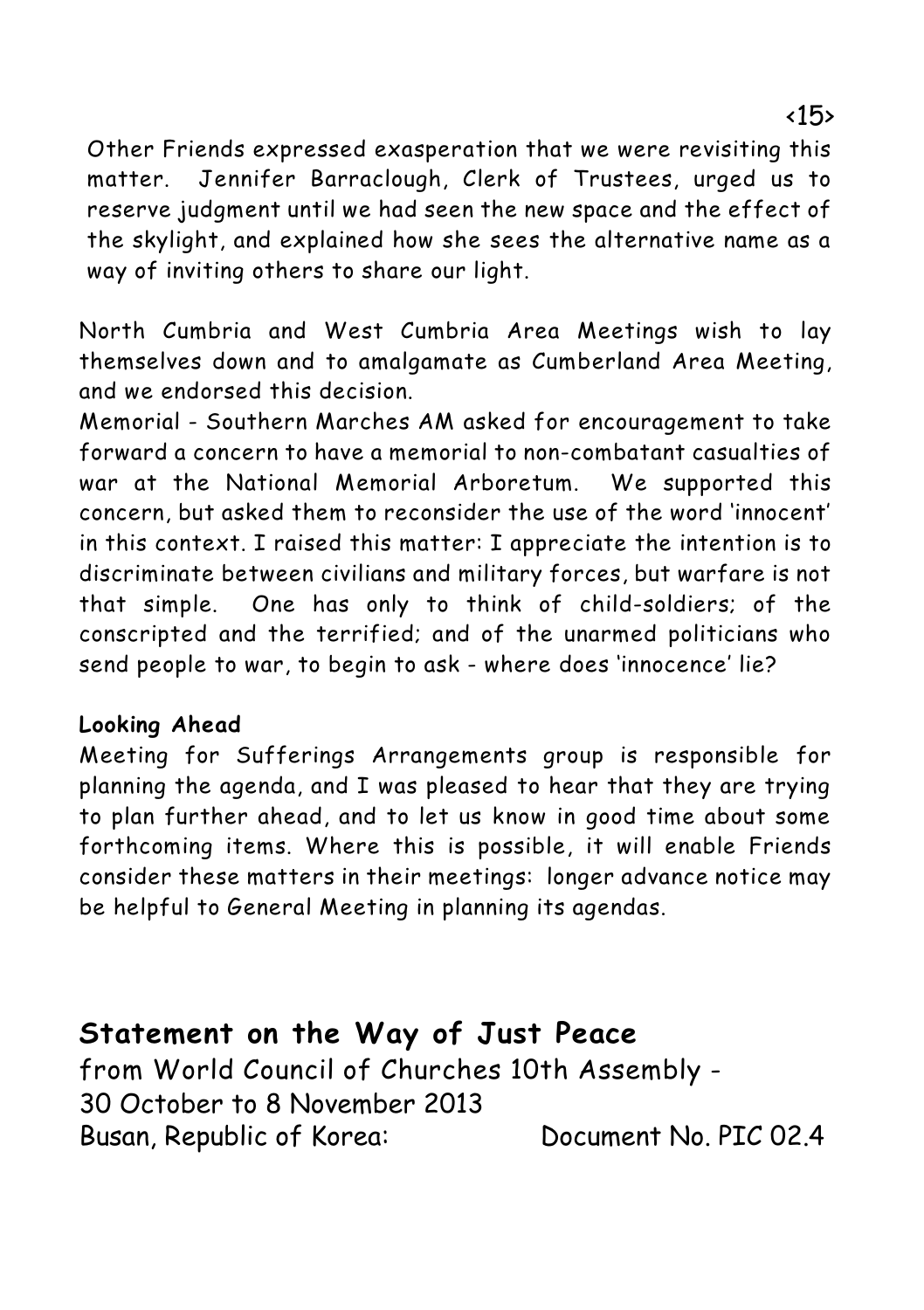#### **The Way of Just Peace -**

Just peace is a journey into God's purpose for humanity and all creation. It is rooted in the self- understanding of the churches, the hope of spiritual transformation and the call to seek justice and peace for all. It is a journey that invites us all to testify with our lives.

Those who seek a just peace seek the common good. On the way of just peace, different disciplines find common ground; contending world views see complementary courses of action; and one faith stands in principled solidarity with another.

Social justice confronts privilege; economic justice confronts wealth, ecological justice confronts consumption; and political justice confronts power itself. Mercy, forgiveness and reconciliation become shared public experiences. The spirit, vocation and process of peace are transformed.

As the Ecumenical Call to Just Peace (ECJP) stated, to take the path of just peace is to enter a collective, dynamic yet grounded process of freeing human beings from fear and want, of overcoming enmity, discrimination and oppression, and of establishing conditions for just relationships that privilege the experience of the most vulnerable and respect the integrity of creation.

#### **Together we believe -**

Together we believe in God, the Creator of all life. Therefore we acknowledge that every human being is made in the image and likeness of God and we seek to be good stewards of creation. In wondrously creating a world with more than enough natural riches to support countless generations of human beings and other living things, God makes manifest a vision for all people to live in the fullness of life and with dignity, regardless of class, gender, religion, race or ethnicity.

Together we believe in Jesus Christ, the Prince of Peace. Therefore we

acknowledge that humankind is reconciled with God, by grace, and we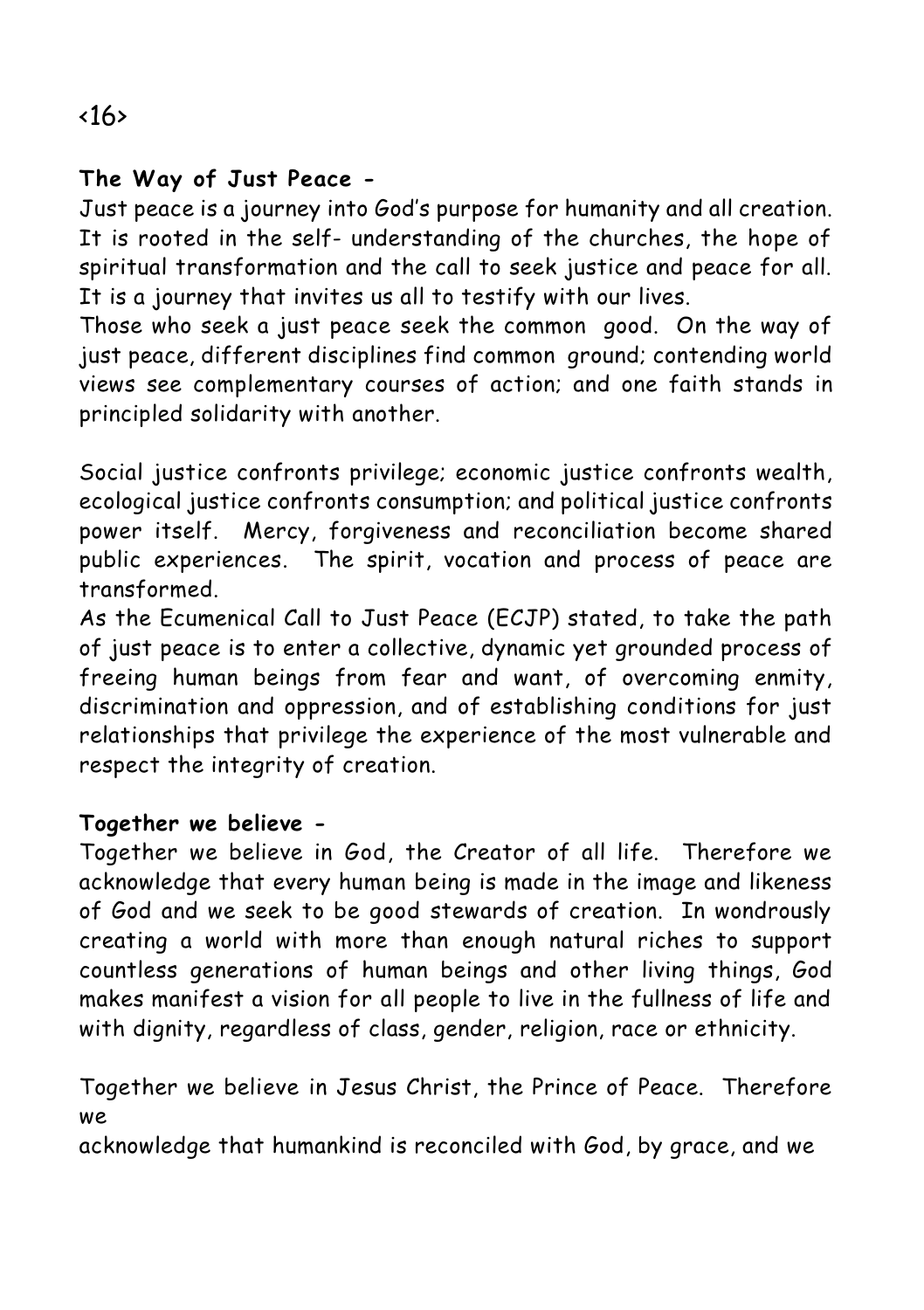strive to live reconciled with one another. The life and teachings, the death and resurrection of Jesus Christ, point toward the peaceable kingdom of God. Despite persecution and suffering, Jesus remains steadfast in his way of humility and active non-violence, even unto death. His life of commitment to justice leads to the cross, an instrument of torture and execution. With the resurrection of Jesus, God confirms that such steadfast love, such obedience, such trust, leads to life. By God's grace we too are enabled to take the way of the cross, to be disciples and bear the costs.

Together, we believe in the Holy Spirit, the Giver and Sustainer of all life. Therefore we acknowledge the sanctifying presence of God in all of life, strive to protect life and to heal broken lives.

Based on the teaching of St Paul (Romans 8:22) "For we know that the whole creation groans and labours with pain together until now", as explained by St Peter (2 Peter 3:13) "nevertheless we, according to His promise, look for new heavens and a new earth in which justice dwells", we can state that: the Holy Spirit assures us that the Triune God will perfect and consummate all of creation at the end of time. In this we recognize justice and peace as both promise and present – a hope for the future and a gift here and now.

Together, we believe that the Church is called to unity. Therefore we acknowledge that churches are to be just and peaceful communities reconciled with other churches. Grounded in the peace of God and empowered through the reconciling work of Christ, we can be "agents of reconciliation and peace with justice in homes, churches and societies as well as in political, social and economic structures at the global level" (8th WCC Assembly, Harare, 1998).

#### **Together we call -**

The way of just peace provides a basic frame of reference for coherent ecumenical reflection, spirituality, engagement and active peacemaking.

For just peace in the community – **so that all may live free from fear-**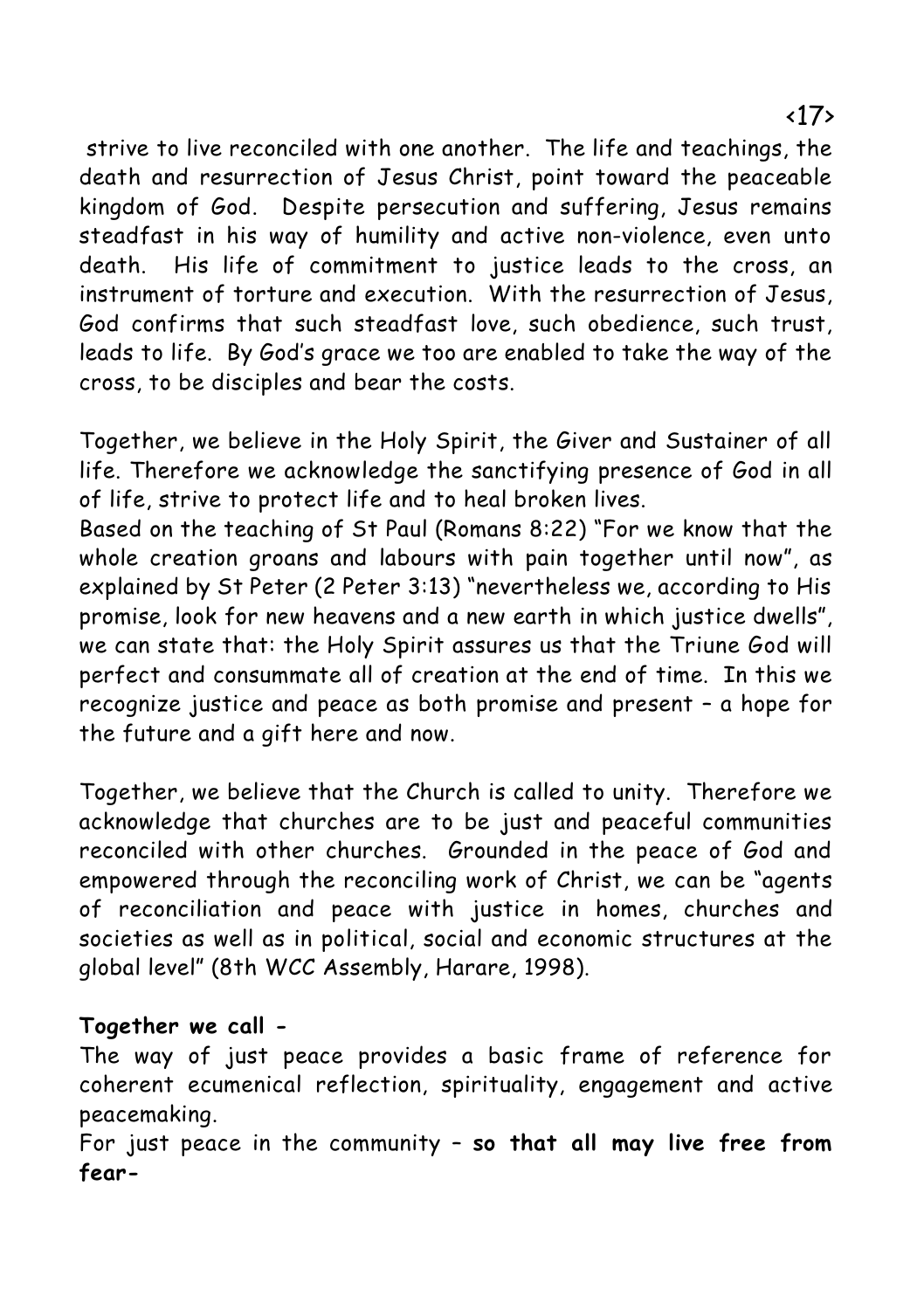#### $\langle$ 18 $\rangle$

Many communities are divided by economic class, race, colour, caste, gender and religion. Violence, intimidation, abuse and exploitation thrive in the shadows of division and inequality. Domestic violence is a hidden tragedy in societies everywhere.

To build peace in our communities, we must break the culture of silence about violence in the home, parish and society. Where religious groups are divided along with society, we must join with other faiths to teach and advocate for tolerance, non-violence and mutual respect, as Christian and Muslim leaders are doing in Nigeria with ecumenical support.

Local churches working for peace reinforce international church advocacy for peace, and vice versa. Ecumenical advocacy at the International Criminal Court is one reason why at least some war criminals today face justice in a court of law - a historic advance in the rule of law.

Churches can help build cultures of peace by learning to prevent and transform conflicts. In this way they may empower people on the margins of society, enable both women and men to be peacemakers, support non-violent movements for justice and human rights, support those who are persecuted for their refusal to bear arms for reasons of conscience, as well as offer support to those who have suffered in armed conflicts, and give peace education its rightful place in churches and schools.

#### For just peace with the earth – **so that life is sustained**

Human beings are to respect, protect and care for nature. Yet our excessive consumption of fossil fuels and other resources is doing great violence to people and the planet. Climate change, only one consequence of human lifestyles and national policies, poses a global threat to justice and peace. The World Council of Churches (WCC) was among the first to warn about the dangers of climate change. Now, after 20 years of advocacy, churches have helped bring ecological justice into the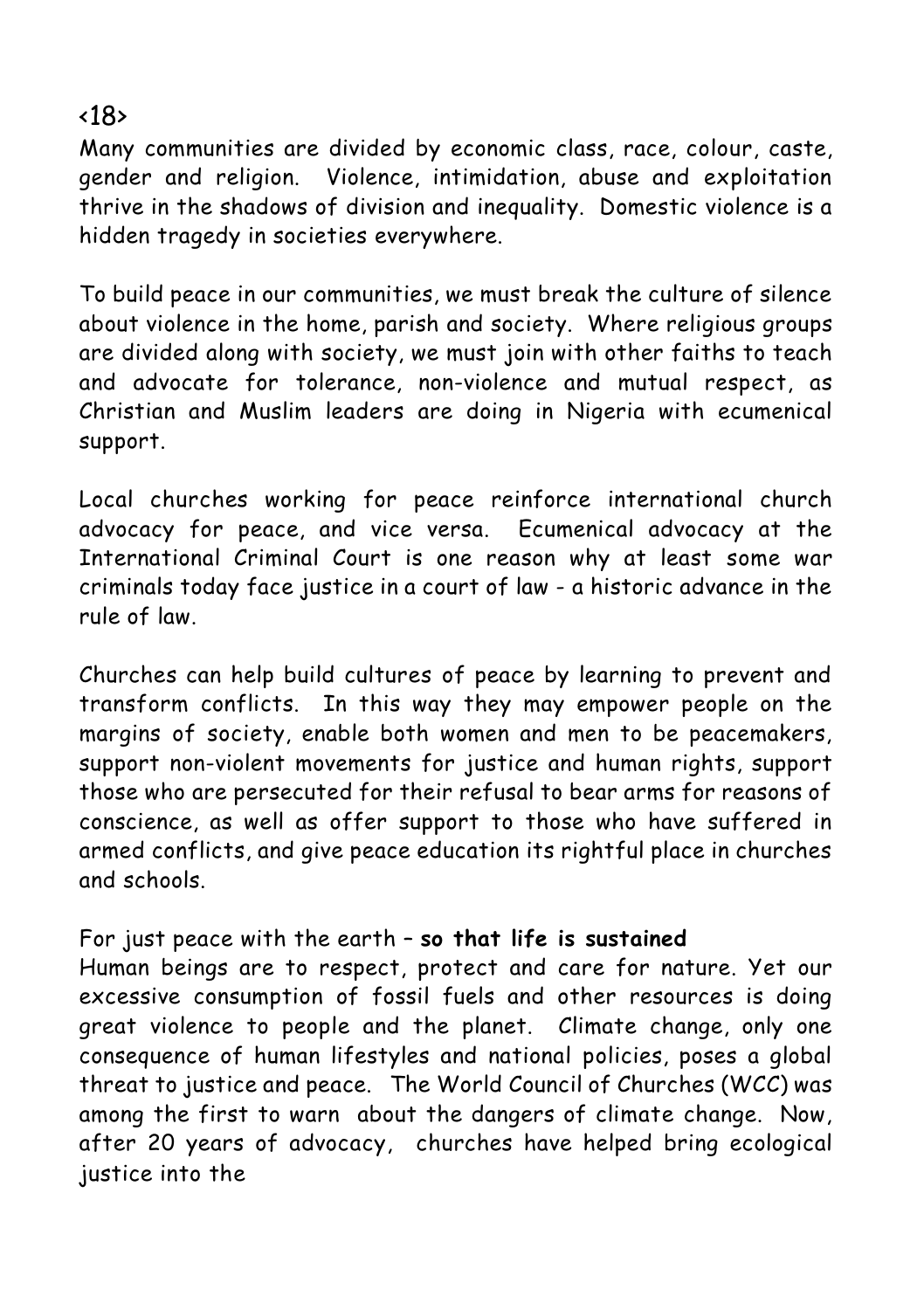international debate on climate change. Concern for eco-justice is

evident in the attention given to victims of climate change in international negotiations and at the United Nations Human Rights Council. The 10th WCC Assembly meeting in Busan strongly reiterated the ecumenical commitment to climate justice.

"Eco-congregations" and "green churches" are signs of hope. The churches and parishes of many countries around the world are linking faith and ecology – studying environmental issues, monitoring carbon output, and joining in WCC-led advocacy for governments to cut emissions of green-house gases. Some governments, such as the Seoul city government, are collaborating with local churches to help Korea's sprawling capital conserve energy and recycle waste. In the wake of the Fukushima disaster, Christians and Buddhists already united against nuclear weapons are now united against nuclear power plants as well. They are raising a prophetic call for a nuclear-free world.

To care for God's precious gift of creation, the reform of lifestyles and the pursuit of ecological justice are key elements of just peace. Concerted ecumenical advocacy is needed so that governments, businesses and consumers protect the environment and preserve it for future generations.

#### **For just peace in the marketplace – so that all may live with dignity**

There is something profoundly wrong when the wealth of the world's three richest individuals is greater than the gross domestic product of the world's 48 poorest countries. Such deep socio-economic injustice raises serious questions about economic growth which ignores social and environmental responsibility. Such disparities pose fundamental challenges to justice, social cohesion and the public good within what has become a global human community.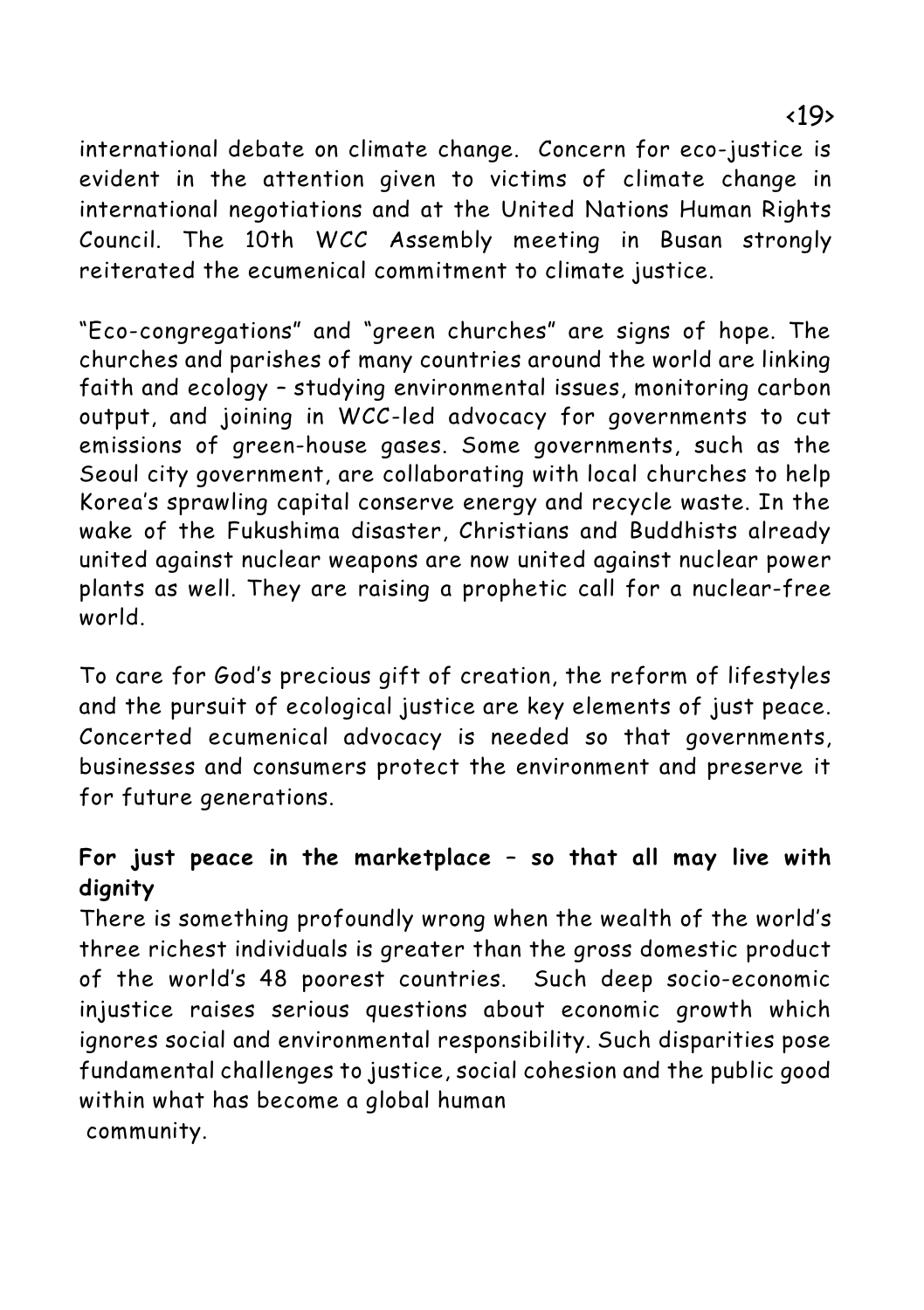#### $\langle 20 \rangle$

Churches should be strongly committed to economic justice. The WCC and its member churches join with peoples' movements and partners in civil society to challenge poverty, inequality and environmental degradation. The churches' analysis of wealth and poverty has led to an ecumenical emphasis on sufficiency and to a strong critique of greed. Some churches have now developed indicators to test how well individuals, corporations and nations are sharing God's abundant gifts.

Establishing "economies of life" is one key to building peace in the marketplace. Economies of life promote careful use of resources, sustainable production and consumption, redistributive growth, workers' rights, fair taxes, fair trade, and the universal provision of clean water, clean air and other common goods. Regulatory structures must reconnect finance not only to economic production but also to human need and ecological sustainability. Responding equitably to the different dimensions of fair labour is increasingly important in our times.

Just peace among the nations – **so that human lives are protected -** History has seen great advances in the rule of law and other protections for humanity. Yet the present situation of the human race is in at least two ways quite unprecedented. Now as never before humanity is in a position to destroy much of the planet environmentally. A small number of decision makers are in a position to annihilate whole populations with nuclear weapons. Radical - threats of ecocide and genocide demand of us an equally radical commitment to peace.

There is great potential for peacemaking in the nature of who we are. Churches together in the WCC are well-placed for collective action in a world where the major threats to peace can only be resolved transnationally.

On that basis, a diverse network of member churches and related ministries advocated with success for the first global Arms Trade Treaty. The witness of churches in war-torn communities was heard in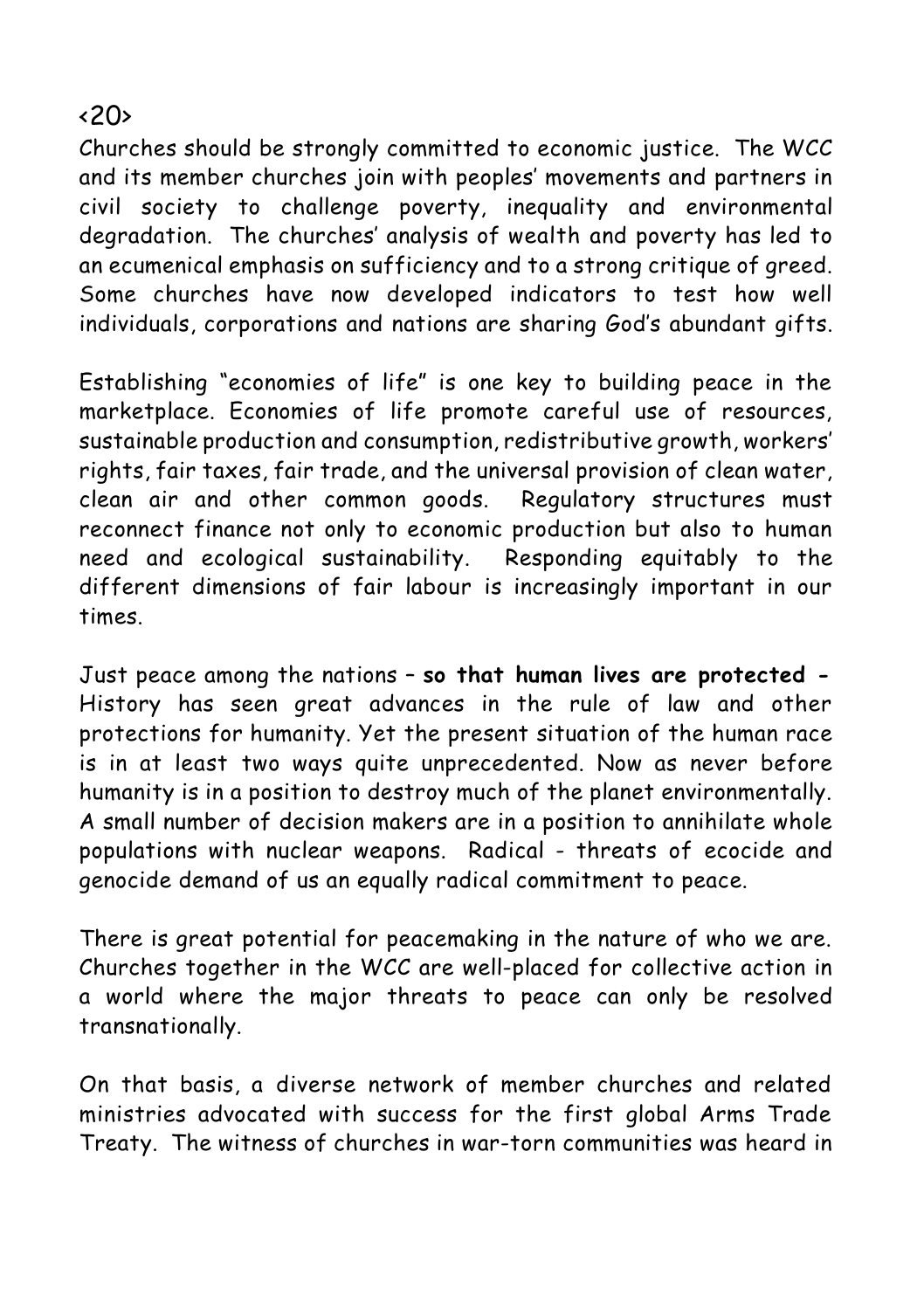high places. Churches from different regions pressed governments from those regions to garee on a treaty to regulate the international arms trade for the first time. A similar approach is now building interregional support to make nuclear weapons illegal, a goal consistent with the Vancouver Assembly's indictment of the production, deployment and use of nuclear weapons as "a crime against humanity", and its challenge that "the nuclear weapons issue is, in its import and threat to humanity, a question of Christian discipline and of a faithfulness to the Gospel".

For peace among the nations, churches must work together to strengthen international human rights and humanitarian law, promote multilateral negotiations to resolve conflicts, hold governments responsible for ensuring treaty protections, help eliminate all weapons of mass destruction and press for reallocation of unnecessary military budgets to civilian needs. We must join other communities of faith and people of good will to reduce national military capacities and delegitimize the institution of war.

#### **Together we commit -**

Peace constitutes a pattern of life that reflects human participation in God's love for all creation.

Together we commit to share God's love for the world by seeking peace and protecting life. We commit to transforming how we think about peace, how we pray for peace, how we teach peace to young and old and deepen our theological reflections on the promise and practice of peace.

Together we commit to building cultures of peace in families, the church and society. We commit to mobilize the gifts within our fellowship to raise our collective voice for peace across many countries.

Together we commit to protect human dignity, practice justice in our families and communities, transform conflicts without violence and ban all weapons of mass destruction.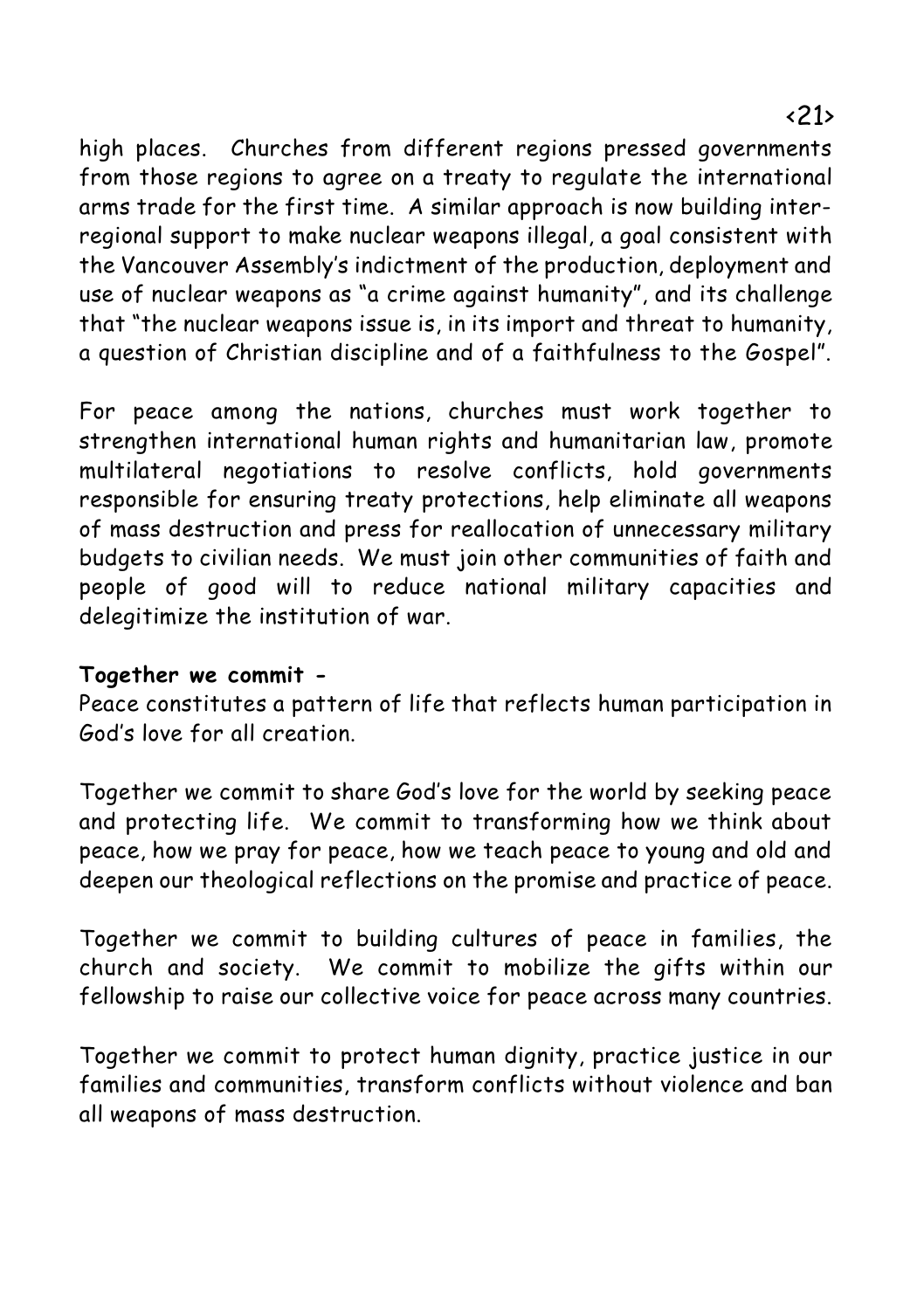#### $\langle 22 \rangle$

We understand that the protection of life is a collective human obligation today as never before in history. We commit to turn away from planet-changing patterns of consumption as the engine of economic growth, and refuse to accept that any nation's security requires the capacity to annihilate other nations or to strike alleged enemies at will anywhere on earth.

We reaffirm the Ecumenical Call to Just Peace which states "Although life in God's hands is irrepressible, peace does not yet reign. The principalities and powers, though not sovereign, still enjoy their victories, and we will be restless and broken until peace prevails. Peacemakers will speak against and speak for, tear down and build up, lament and celebrate, grieve and rejoice. Until our longing joins our belonging in the consummation of all things in God, the work of peace will continue as the flickering of sure grace."

Together we recommend that the World Council of Churches **:**

• undertakes, in cooperation with member churches and specialized ministries, critical analysis of the "Responsibility to Prevent, React and Rebuild" and its relationship to just peace, and its misuse to justify armed interventions;

• leads and accompany ecumenical just peace ministries and networks in the practice of violence prevention, non-violence as a way of life, collective advocacy and the advancement of international norms, treaties and law;

• encourages its member churches to engage in cooperative interfaith programmes in order to address conflicts in multi-ethnic and multireligious societies;

• requests its member churches and partners to develop communication strategies that advocate for justice and peace, proclaim the hope of transformation and speak truth to power;

• facilitates a programme of reflection and environmental action in member churches and related networks to build sustainable communities and bring about collective reductions in carbon emissions and energy use; promote the use of alternate, renewable, and clean energy;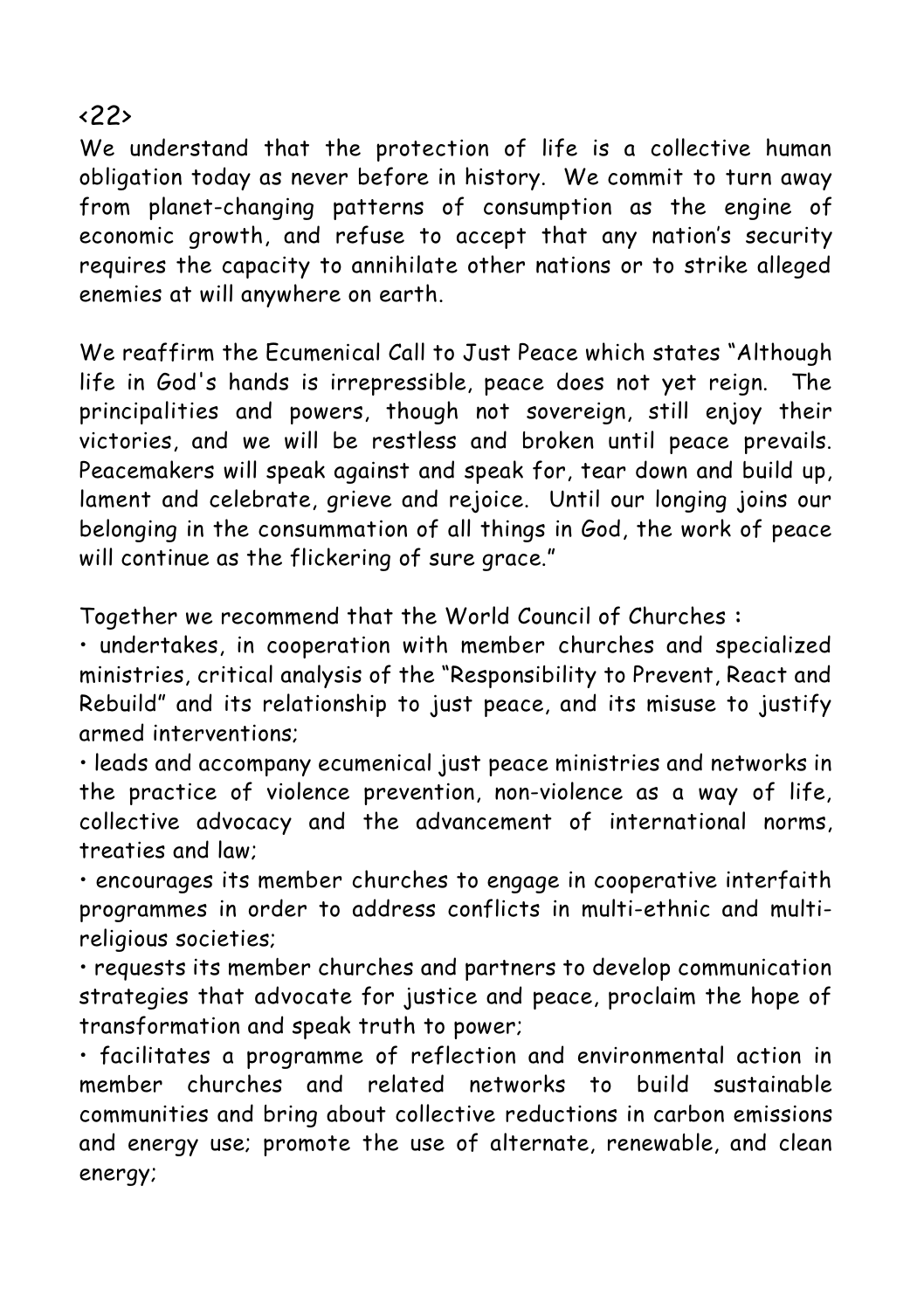• develops guidelines within the concept of "economies of life" for the right sharing of resources and the prevention of structural violence, establishing useable indicators and benchmarks; and

• convenes churches and related organizations to work for human rights protections through international treaty bodies and the United Nations Human Rights Council; to work for the elimination of nuclear and all other Weapons of Mass Destruction, cooperating with the International Campaign to Abolish Nuclear Weapons; and to seek ratification of the Arms Trade Treaty by their respective governments and monitor its implementation.

• reiterates its existing policy (2009 study) and reaffirm its support for the human right of conscientious objection to military service for religious, moral or ethical reasons, as churches have an obligation to support those who are in prison because they object to military service.

#### **We recommend that Governments -**

• adopt by 2015 and begin implementing binding regulations with targets for lowering greenhouse gas emissions consistent with the recommendations in the 2013 report of the Intergovernmental Panel on Climate Change;

• negotiate and establish a ban on the production, deployment, transfer and use of nuclear weapons in accordance with international humanitarian law;

• ensure that all remaining stocks of chemical weapons are destroyed under the terms of the Chemical Weapons Convention and cluster munitions are destroyed under the Convention of Cluster Munitions at the earliest possible date;

• declare their support for a pre-emptive ban on drones and other robotic weapons systems that will select and strike targets without human intervention when operating in fully autonomous mode;

• reallocate national military budgets to humanitarian and developmental needs, conflict prevention and civilian peace-building initiatives amongst others; and

• ratify and implement the Arms Trade Treaty (ATT) by 2014 and on a voluntary basis include weapon types not covered by the ATT.

#### **God of life, guide our feet into the way of just peace!**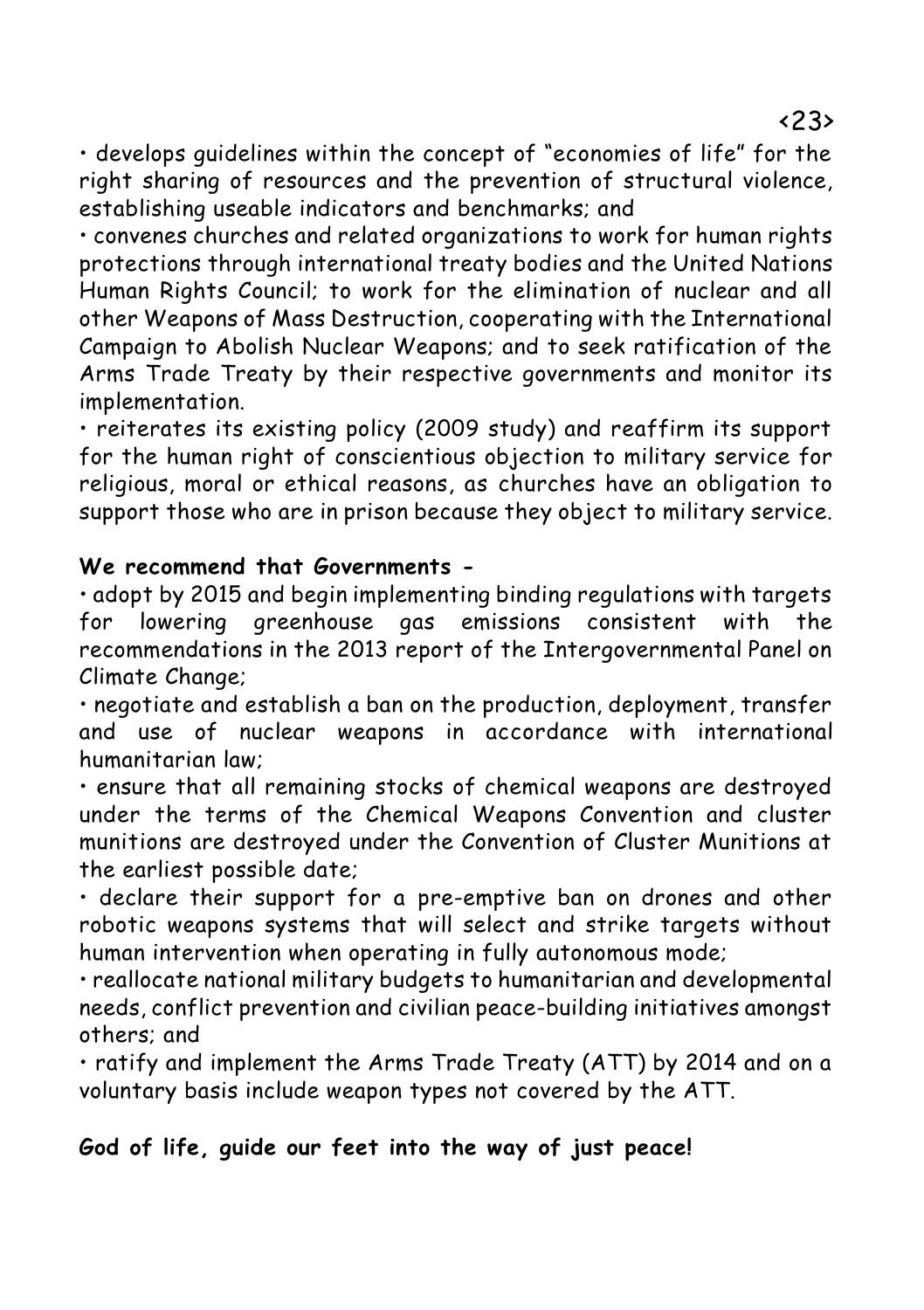# $\langle 24 \rangle$ **Quaker Statement - Government cuts - Welfare benefits**

Quakers in Britain commit ourselves to action to redress the growing inequality of wealth and income in our country.

Our vision of equality springs from our profound sense of the worth of every human being. Every person's life is sacred and in this we are all equal. Neither money nor status can serve as a true measure of the value of any individual or group. Nor can wealth be true riches if it is based on unlimited personal enrichment and not shared for the good of all.

The progressive movement towards greater economic equality of the mid 20th century has been in reverse since the 1980s. Britain has become one of the most unequal societies in the developed world, where wealth is increasingly concentrated in the hands of a minority. The richest 20 per cent of our population have almost a hundred times the wealth of the poorest 20 per cent. It is estimated that around one in five of the population, or around 13 million people, live below the UK poverty line.

Government expenditure cuts have imposed unacceptable burdens on those least able to bear them. Many in Britain now go hungry or depend on food banks. Many face homelessness, or insecure housing in the private rented sector. People with disabilities and those affected by mental illness and chronic conditions are having their incomes squeezed. Poverty and hunger, and the anxiety and stress that go with them, are blighting the lives of vulnerable people, from children born into difficult circumstances to working age poor people and elderly people.

We recognise that these crises and injustices spring from forces at work within the global economic system. These forces infiltrate our hearts and minds, capture our politics and threaten our common basis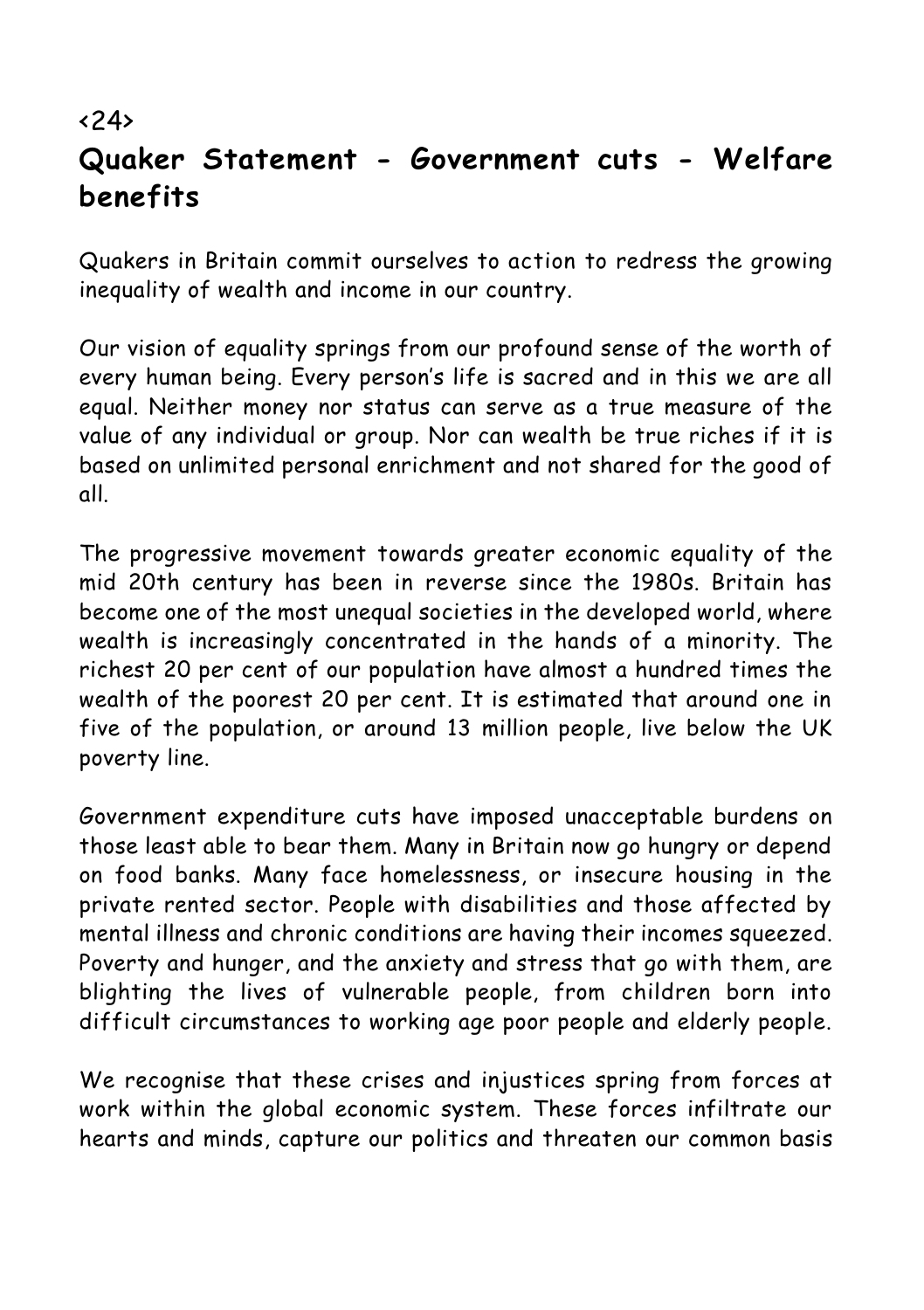for life on earth. This is nothing less than economic violence, which challenges our Quaker spiritual commitment to peace.

Many Quakers across Britain are helping to supply and staff food banks and lunch clubs, support housing provision, volunteer in advice bureaux and community projects in areas of deprivation and support claimants. We will continue this urgent work with others to mitigate the effects of cuts that diminish the quality of life for millions in our society. We want to hear and understand the true stories of those affected, so that our shared humanity can be at the heart of our responses to poverty.

However, action that aims merely to alleviate the worst effects of inequality is not enough. As we wrestle with the implications of our testimony to equality, Quakers feel called to act more radically to tackle the underlying causes. This calling requires spiritual struggle and real practical change. Our testimonies are moving us to work for very different ways of organising our common life. We are also moving towards spending and saving our own resources in ways that are more compatible with our values, and away from uses that diminish the lives of our fellow human beings and the rich variety of life forms with which we share our planet.

As we long for a society of deep compassion and loving kindness in which we 'help one another up with a tender hand', we must witness to a different way of living, and help build the world anew.

#### و:9:9:9:9:

# **A plea from an attender**

**Pamela Affleck - Aberdeen meeting**

I have been attending Aberdeen meeting for more than 5 years and have been actively considering membership, probably for at least 3 years now. In that time I have tried to learn as much as possible about the Society. (The Religious Society of Friends /Quakers in Britain. I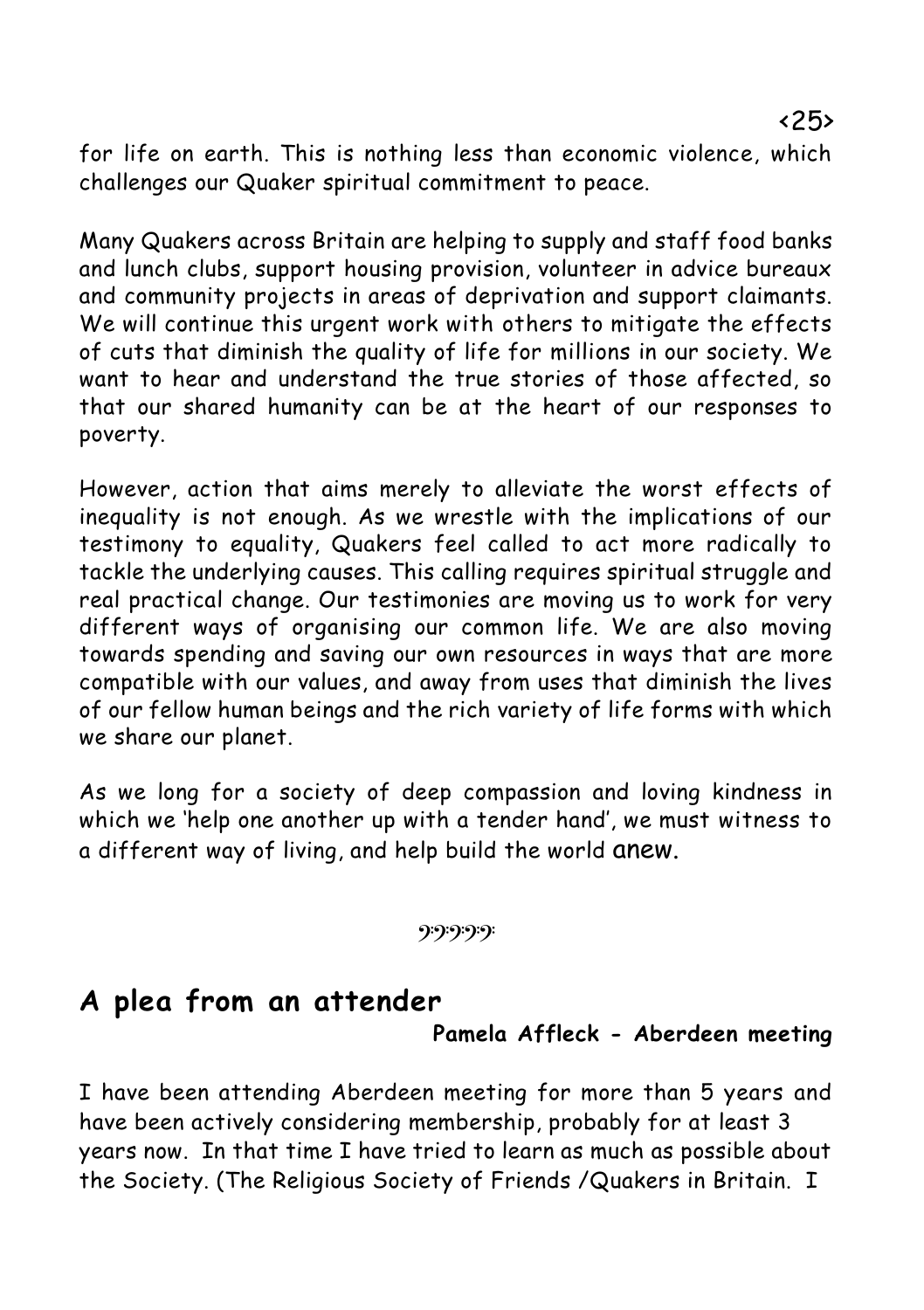#### $\langle 26 \rangle$

have read lots, watched videos on the internet and spoken to Friends. I have also tried to learn by experience and so have taken part in various courses, Quaker Peace and Social Witness conference, and of course, the various meetings which form the lifeblood of the Society. Area Meeting (AM) is responsible for matters of membership so that is where I hoped to gain knowledge and experience of the process of becoming a member.

Generally my attendances at North of Scotland AMs have been a part of my growing relationship with, and understanding of, the Society, but in this case far from enlightening me, AM seems to draw a veil over the whole membership process. Attenders are excluded from matters of membership, not merely prevented from participating, but actually required to leave the room.

So I ask myself what happens in the application for membership procedure that is so confidential that only members who have been through the process themselves are allowed to have knowledge of it? Alarm bells are going off in my head because somehow this feels like some sort of secret. Oh dear! For me this isn't good. In fact it's extremely disappointing and as it's in stark contrast to an ethos of openness it strikes particularly hard. Where are the equality and truth? I cannot find them here at all. Added to this is the desire of Friends to reassure me that the membership process is not daunting. The thought of joining a group of people that I have spent time with, and share an ethos with, and have come to know and care about does not daunt me. Why would it? Now I feel even more uneasy.

So I am not able to learn from attending AM, and Friends feel I need reassured about the process. So I go to Quaker Faith and Practice generally my first port of call for queries about procedure. Chapter 11 gives a general overview of membership. In her recent report in "The Northern Friend" Winter 2013 edition, North of Scotland AM

Quaker Life rep Diana Brockbank quotes paragraph 11.04 and highlights that the details of the membership process are left to Area Meeting. She adds "I had not known how flexible we could and are being encouraged to be."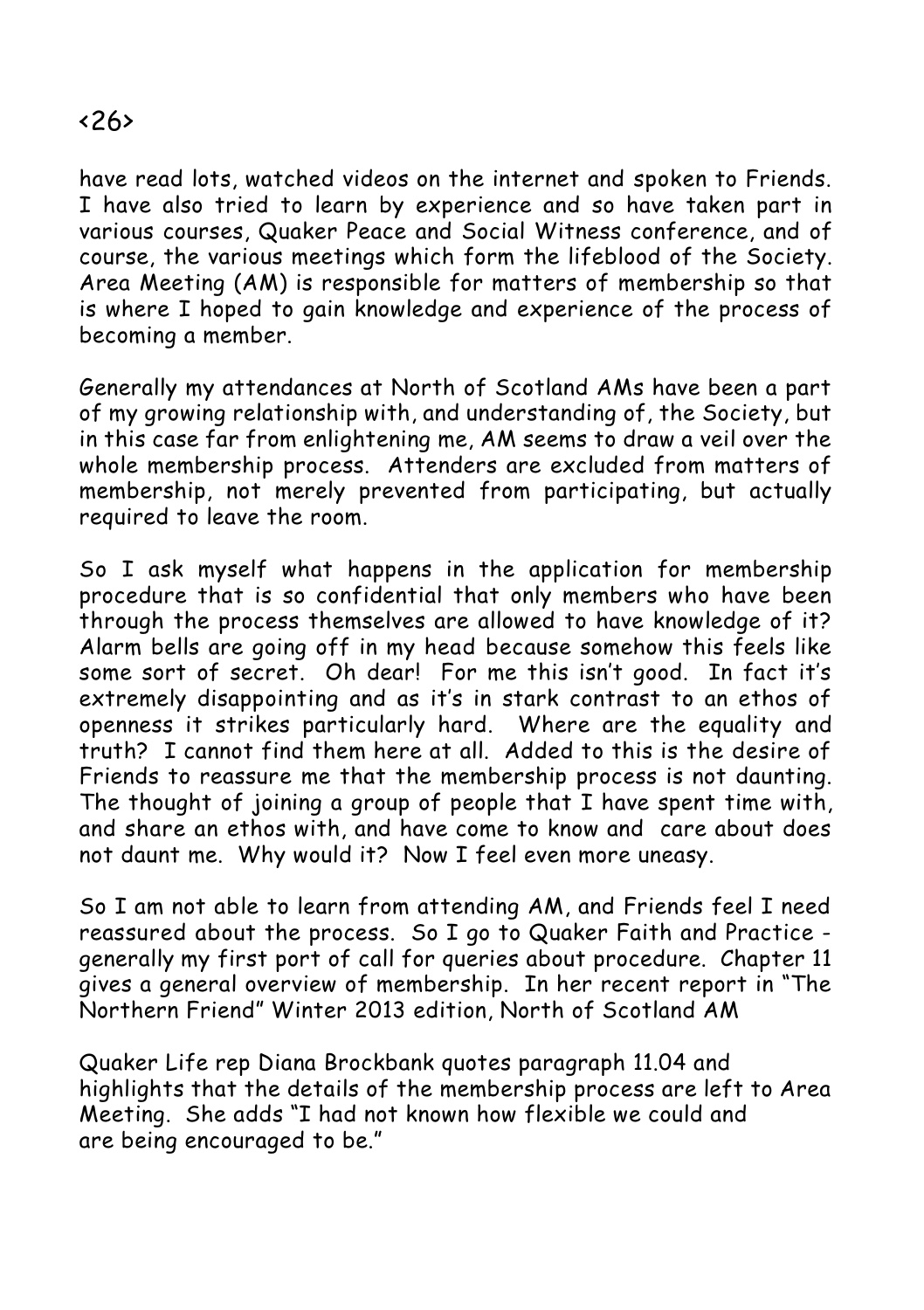Interesting but I am still looking for the details. So I turn to the websites where I have learnt so much about Quakers and which have explained so many things to me but unfortunately neither the Quakers in Scotland website which includes a section for my AM nor the Quakers in Britain website are any more helpful. I can easily find out about Quaker funerals and Quaker weddings but not how to join. So I did a general search and found a really helpful article produced by Quakers in Ireland

[www.quakersinireland.ie/about-us/joining-quakers/.](http://www.quakersinireland.ie/about-us/joining-quakers/.)

It is disappointing that this is where I find some helpful information. I do not think it is privileged information so why don't we have leaflets, like the one recently adopted by East Scotland AM, explaining the application process in our meetings (we certainly have many useful and helpful leaflets on other subjects in Aberdeen meeting) and also some useful entries on our websites. I honestly don't know, but I've learned that, when I find something taking me outside my comfort zone, the best thing to do, is to find out as much as possible about it and that helps me to take the first step.

Could this lack of information possibly stem from some idea that if procedures are not written down and publicised then somehow that makes them more open and flexible, not being ruled by the letter of the law as it were? I would have to disagree with this idea. What I see is that the procedure becomes exclusive knowledge known only to a select number so, far from equality and openness leading to an inclusive approach, for me this creates an unwelcoming, closed, distrustful and exclusive set up.

I would, then, echo the plea Diana makes in her report, for attenders not to be excluded from the membership application process at AMs. This would reduce the "oh dear! Why is this a secret?" element and the "fear of the unknown" element for attenders considering membership but for me there is another element.

When I attend AM or indeed General Meeting for Scotland I am always struck by the pleasure and joy of Friends meeting up with old Friends and sharing news of all sorts. I have always been made to feel welcome and Friends have taken the time to chat to me and try to get to know me so I do feel included at these times. However the fact I have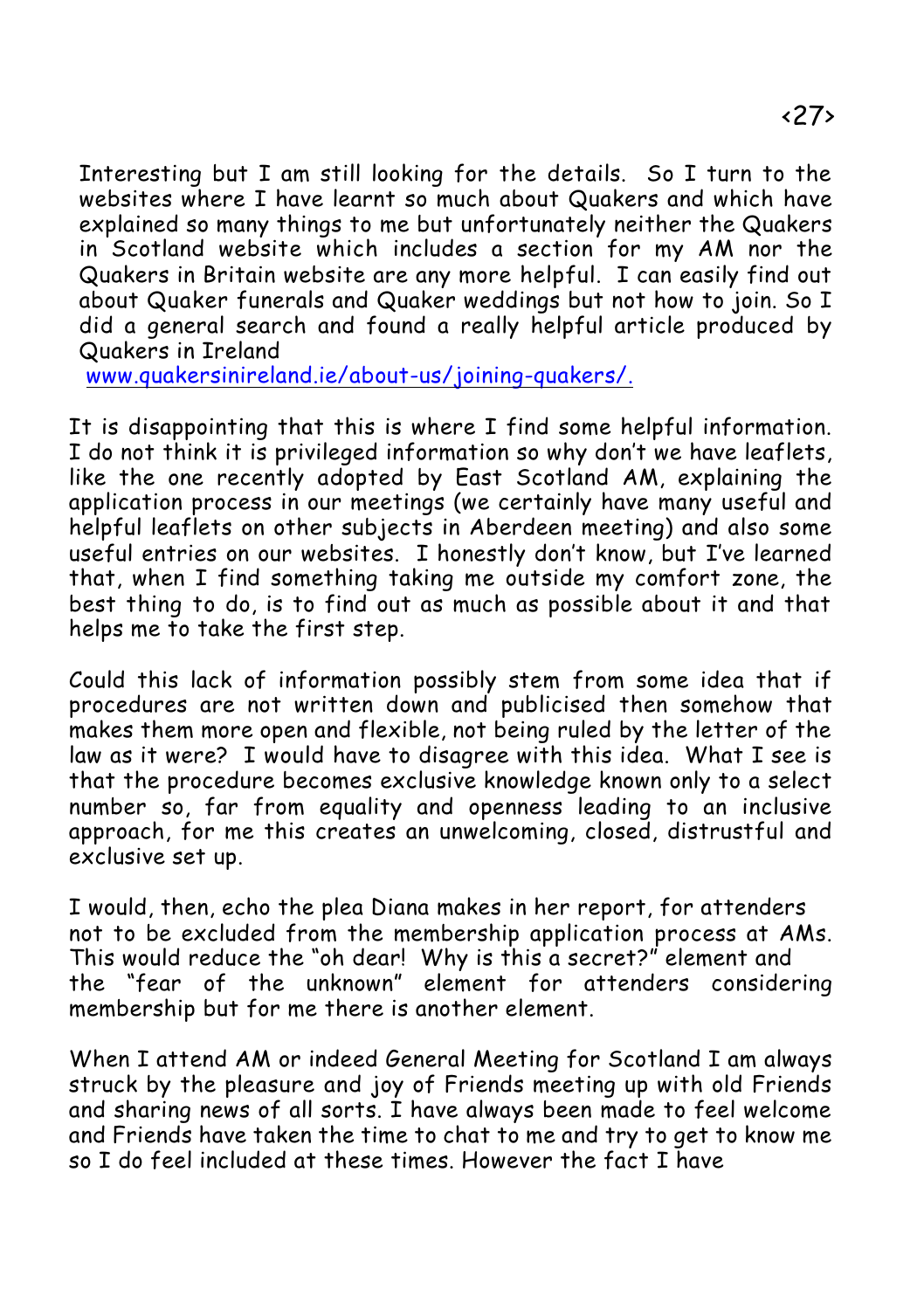learned is that most of those Friends have known each other and the Society for many, many years and I respect that but I recently read a leaflet on all age worship which explained that children and young people may feel at a loss at meeting because they have too few connections with that meeting - connections which adults have through "our friendships, our common histories and shared activities, our identity as Quakers, even the welcome we give each other at the door" (All Age Worship, CYPC). With the exception of the last one these are exactly the connections which newcomers and attenders may lack, and I would add another connection which only experienced Quakers have: the shared knowledge of unwritten Quaker etiquette and language.

This perhaps explains why sometimes we attenders may feel completely out of our depth. So if you can imagine feeling all at sea, and add to it the experience of having to leave the room for membership matters, it feels very much like the membership is closing ranks. The door is firmly shut in my face. I am not a fit person to take part in this or even observe it. For some this may be an incentive: "Well, if I become a member I'll get to go behind that door"; for some it may even be a welcome break from the business of the meeting; but for myself and perhaps others who value openness it is a rejection and this rejection runs both ways. For just as I expect openness so I require it of myself and I do not want to be a part of something which shuts people out, creates barriers, severs connections.

However I understand this may not be an easy issue for some Friends so I wonder if it would be possible to ask membership applicants whether or not they would want their application to be shared with attenders when considered at AM. Applicants are, after all, attenders themselves and may appreciate the opportunity to explain the process by example but they would ofcourse have the option to refuse without any reprisals. Another option would perhaps be for attenders to be allowed to stay in, but simply as observers and in this case the opportunity could be taken to inform the attenders, and maybe even remind the members, of what is expected of the meeting procedurally and how individuals should approach the issue.

I appreciate that technically there is no such thing as an "observer" at a Quaker meeting (although would that be the term to describe the journalists now allowed into Britain Yearly Meeting?). Actually the fact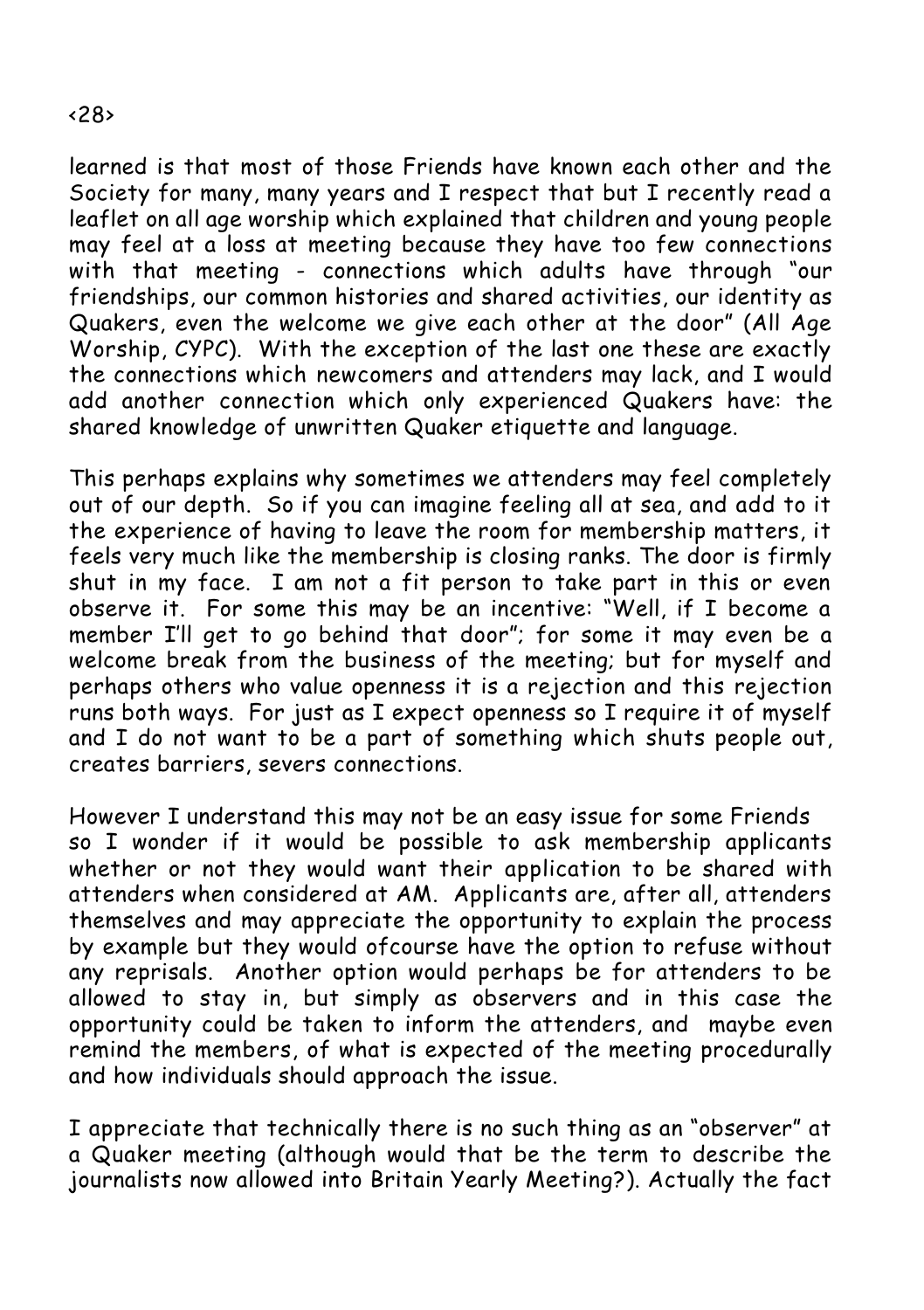that attenders can contribute in business meetings is one of those egalitarian characteristics which makes being an attender, for me, a welcome privilege. However I would balance this with how much I gain from simply watching at business meetings.

 I learn by reading the rule that e.g. "There is no need to repeat a point which has already been made, or to speak twice to the same matter unless asked to do so. Try to resist the temptation to be argumentative. ("*How Quaker meetings make decisions" Oct 2006*) It is in meeting that I watch how this is put into action, how much of a struggle this may be and how conscientious Friends are about it.

This is not only a meeting for worship for business but also a means of learning the ways of Friends. If attenders as observers is still a step too far then I would make a plea that, when attenders are excluded from the meeting, those attenders are treated with the same tenderness and respect as members or those seeking membership. It is very unnerving simply to be expected to leave when membership matters come up. For someone quite shy it is mortifying to be one of, one or a few, whom the meeting is waiting for, to stand up and leave, especially when you've had no warning, don't understand why you have to leave and are embarrassed that you don't know why and feel you should have known if you were any good at being a Quaker. A few words of gentle explanation, prior to attenders leaving, (and preferably not squashed in as they are leaving and wondering whether to take their belongings with them) as to what will happen and why it happens could make all the difference.

My last request is simply for more information to be available and a more open and frank approach. I believe there is a balance to be sought between the negative aspects of self-promotion and the positive effect of saying or rather explaining: "this is what we do,,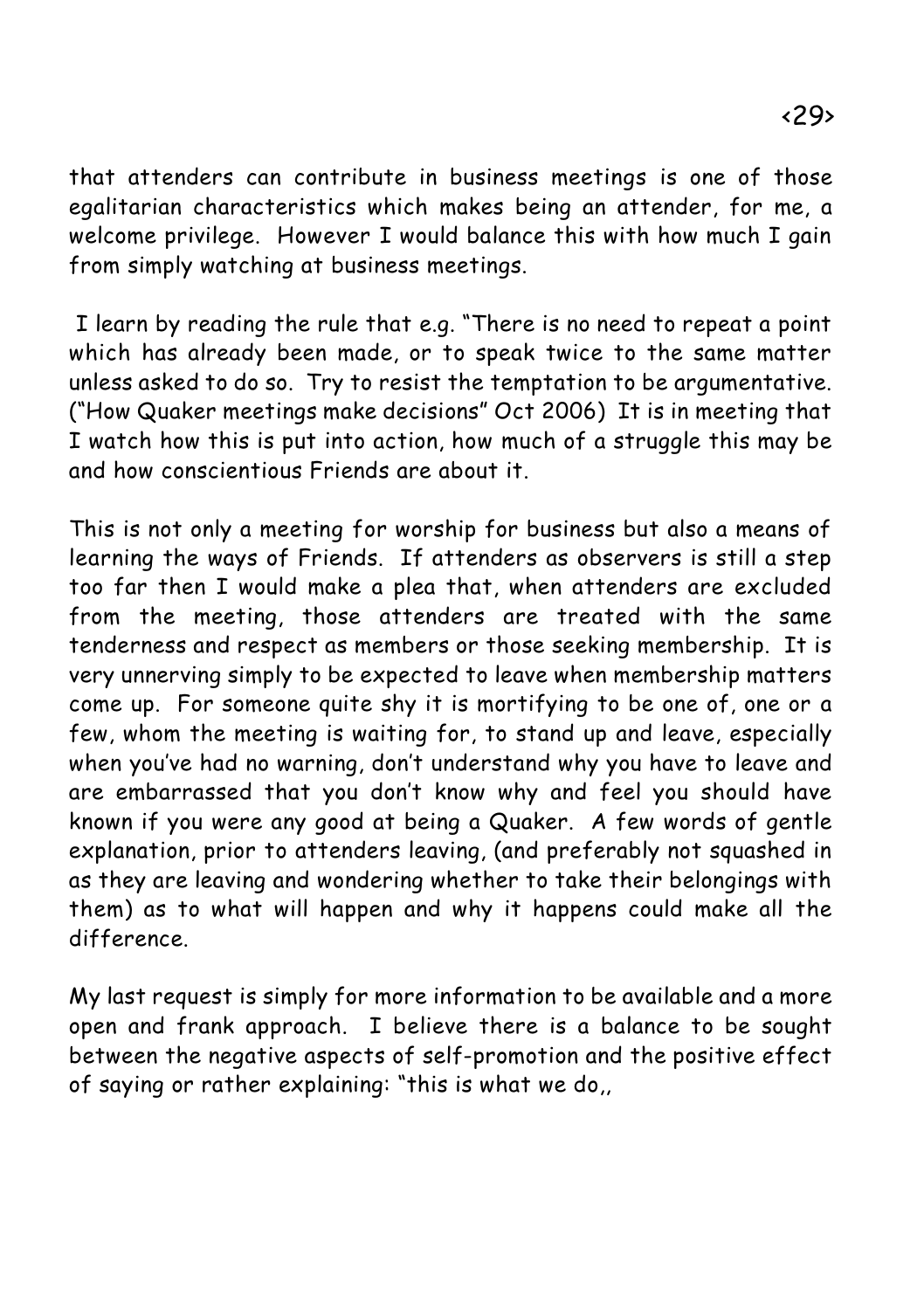#### $\langle 30 \rangle$

this is why we do it and this is how we do it" while acknowledging that if our procedures aren't good then we can adapt them. Isn't it one of our qualities as Quakers, that we are capable of adapting?

*Note from the Editor.*

*West Scotland was prompt in responding to the freedom to innovate. Under the last Clerk but one, we agreed a standard minute in response to an application from X. "We appoint Y and Z to visit X and ask them to support and help her in preparing for this important step, and to report back to this meeting when the time is right."*

*This took care of applications made in euphoric ignorance, and assumed that Y and Z would not report until it was bound to be accepted.. The report was to be signed by X, as well as Y and Z, and X can choose whether to remain in the meeting or not. MP*





Quaker history includes going to jail both ways, as prisoners and as visitors. Of course, we also exist as citizens, and contribute to the laws that send people to jail, and to the conditions in the prison. In Scotland, that is ruled by our own government. This is important. Newspaper reports told us that Westminster \*banned prisoners from receiving Christmas gifts.

In Dumfries, we have a prison. Built in the nineteenth century, it is a fearsome building and gives out the threat of dread. As visitors to one of the inhabitants, we have discovered that the atmosphere is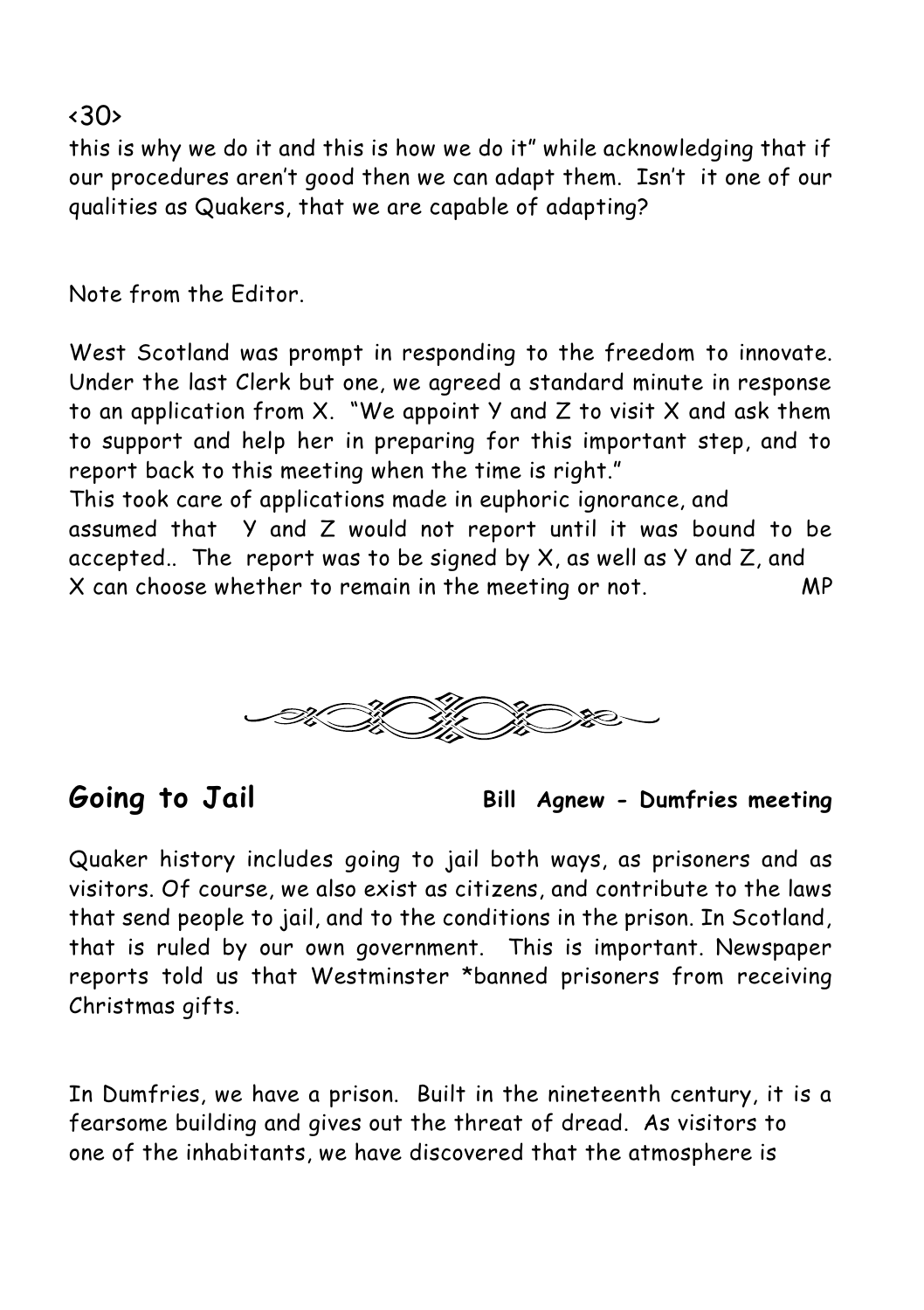not as hostile as expected, but of course we only saw the visitors room, not the real prison. But an opportunity arose to ask if a group of Quakers might see round the prison, and the response was welcoming, and soon arranged.

When we arrived we were welcomed by the Governor. Her briefing was comprehensive - and seriously challenging. Perhaps, as Quakers, we pay more attention to what we find in the media, and think we are up to date?. We are **wrong**. The briefing shot down nearly all of our "understandings", from the average age of *convicts* to the attitude and roles of the *guards*. For example, these *titles* have gone away.

The media (and sometimes politicians) seem to see the purpose of the prison to be punishment, and history says that Quakers suffered from injustice and ill treatment. Quakers have worked against this coarseness, as witnessed even today on a Bank of England banknote. Fair enough. What is now apparent is that there is still much to be done, and that progress is being supported by the prison staff and by the Scottish government minister responsible. For Quakers to be useful contributors and influential citizens, it is important that we are knowledgeable about the problems and the issues. We are (as usual) in a minority.

What did we find in our tour? Two things were quickly apparent. Prison security, and mutual respect. The different roles of officer and prisoner cannot be avoided or ignored but, almost as in the armed services, that should not prevent decent human behaviour. And this civility is, of course, rewarding. Day by day and person to person, in morale on both sides, in effective use of time, and (as nowadays must be mentioned) it is cost effective.

Overall, it is good in both the short term for those involved, and in the longer term when sentences are over.

So what is happening? Organisational change is always complicated, and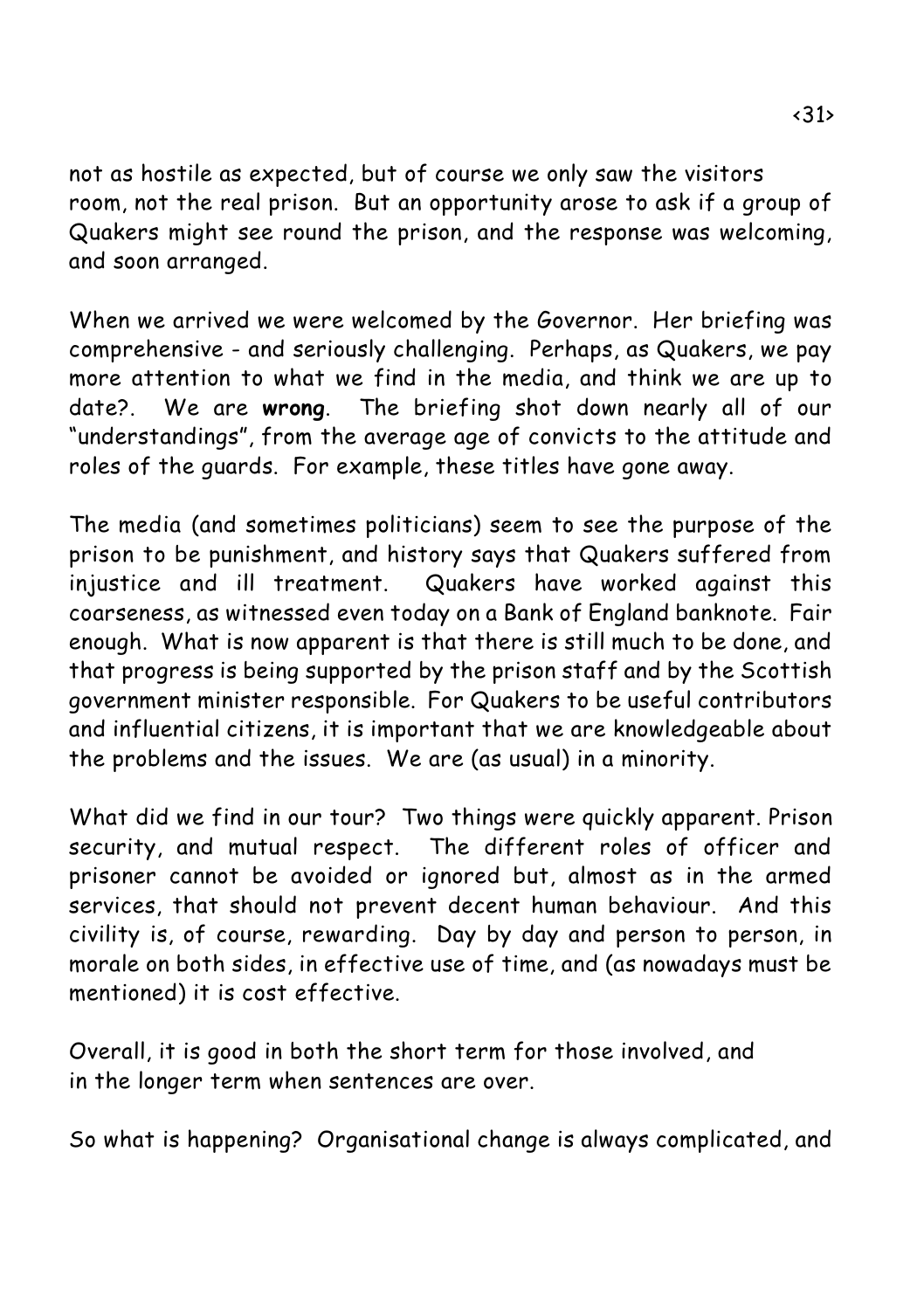#### <32>

multi-dimensional. Objectives, relationships, resources, culture, routines, roles. Some of the officers with long service (20+years) commented on the change in their work, and how much better nowadays.

In brief, it appears to me that the essential change in these twenty years is to recognise that to be imprisoned is in itself the

We are not as well versed as we should be, to support treatment for criminals, which cures, rather than reinforces, bad behaviour.

An English "You gov" survey recently showed that 'only 25% thought fewer criminals should be sent to prison, and 50% thought that more should be imprisoned. Does this mean the majority wants just to punish? What do they think the result would be? Do they know what the results are now?

punishment, and that the aim in this long period is to release the prisoner as one able to live as a successful member of the community. The crime committed is a failure in the community, by the individual criminal. Harsh treatment may be "Punishment", but it is not going to enable the person to become a good citizen, especially if they are incarcerated in circumstances here power is brutal and daily life is regimented in emptiness.

What did we find in our tour? The Victorian prison building was altered and improved during the last century, with extensions and alterations to create an environment which is tolerable in this century. In this century, the change has been to more humanity, and that process is continuing. It will be no surprise that money is short. Everyone faces cuts, and politicians, the media, and the public communities are not inclined to favour prisons.

The resistance to change is complicated, and not unreasonable. There is fear. Fear that we might land in prison ourselves, and since we would be criminals then we must be punished. Fear that since the prisoners are convicts, they must be brutal gang-members. Fear of the chain-gang and the sadistic guards. Fear of the unknown!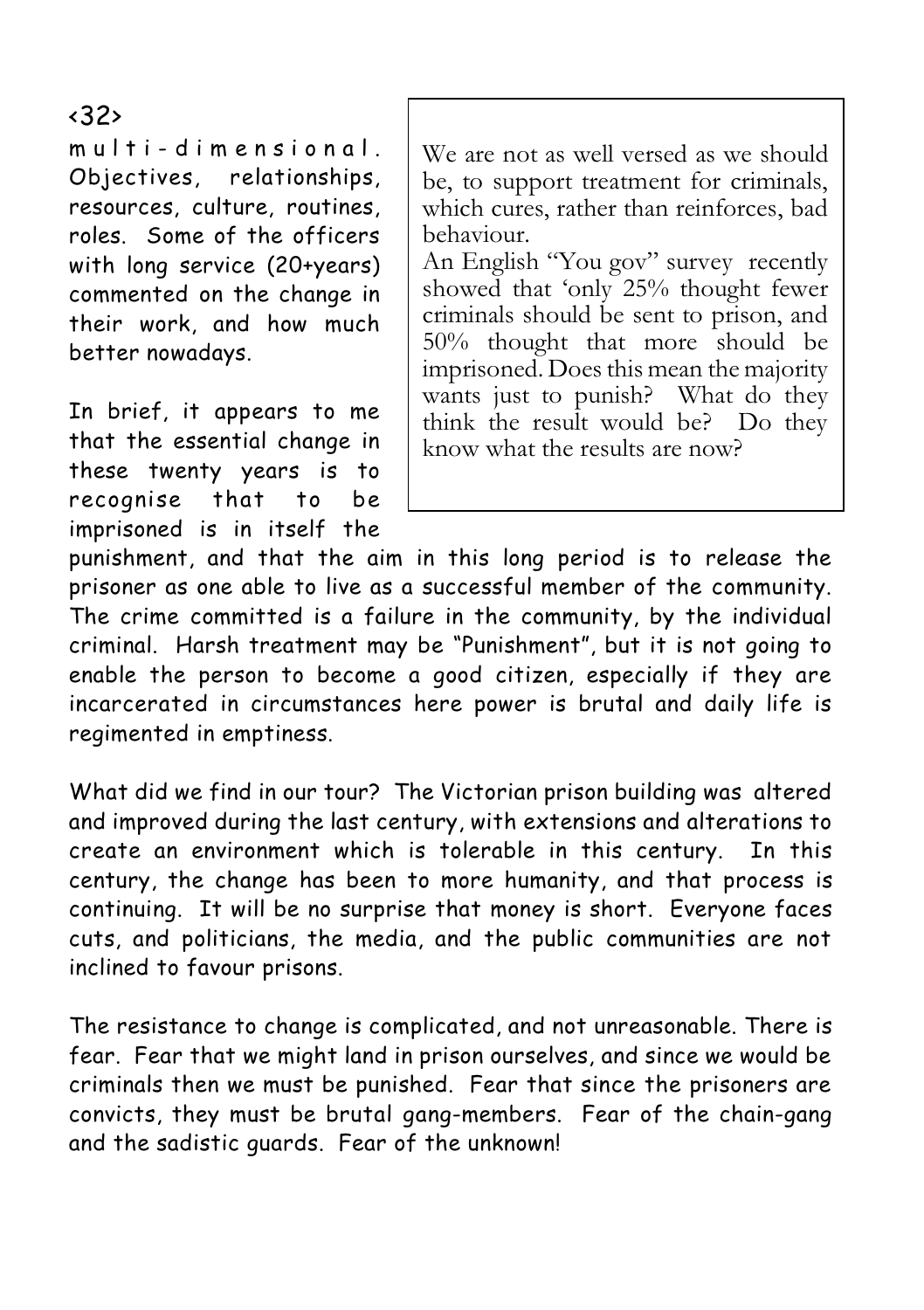It is also not unreasonable to be angry. Victims have been robbed, hurt, bullied, cheated. "An eye for an eye" is a dreadful piece of scripture, but it sticks in the mind and suits a need for revenge. Modern social sciences may know better, but scientific knowledge doesn't sell newspapers or win

What does it mean when the Prime Minister plans to imprison people for life, and when that is deemed inhuman, to look for sentences of a

votes. It is an interesting opportunity for Quakers to take on an unpopular problem.

What can we do? There are so many things that need help! The law and the legal profession, to name but a few lifetimes. The politicians, whose attitudes are sometimes heavy on punishment and ignorant on causes and treatment. And the media!

At the more personal level, there are individual prisoners who are isolated and lonely, and would welcome a friend, even if a Friend. This is the role my wife and I have taken on, and we have found it a good experience. A visit every couple of weeks is not a great burden, and

the friend we have made is a real and interesting man. The trepidations have not been well-founded, the appreciation is really rewarding. Of course, it is not a normal friendship because it is all in the visitors tea room in the prison, and all within the prison rules. That does not stop the friendship growing!

The future is bringing more opportunities. Prisoners are recognised as people with problems, and that the institutional life cannot convert to outside without a lot of learning. We are part of that outside, so that we can provide a gentle help simply by being our ordinary selves.

It can do no harm to make contact, maybe just by telephoning the local prison and asking if a visitor is needed, and if you would be acceptable? But do remember that you are dealing with prison security!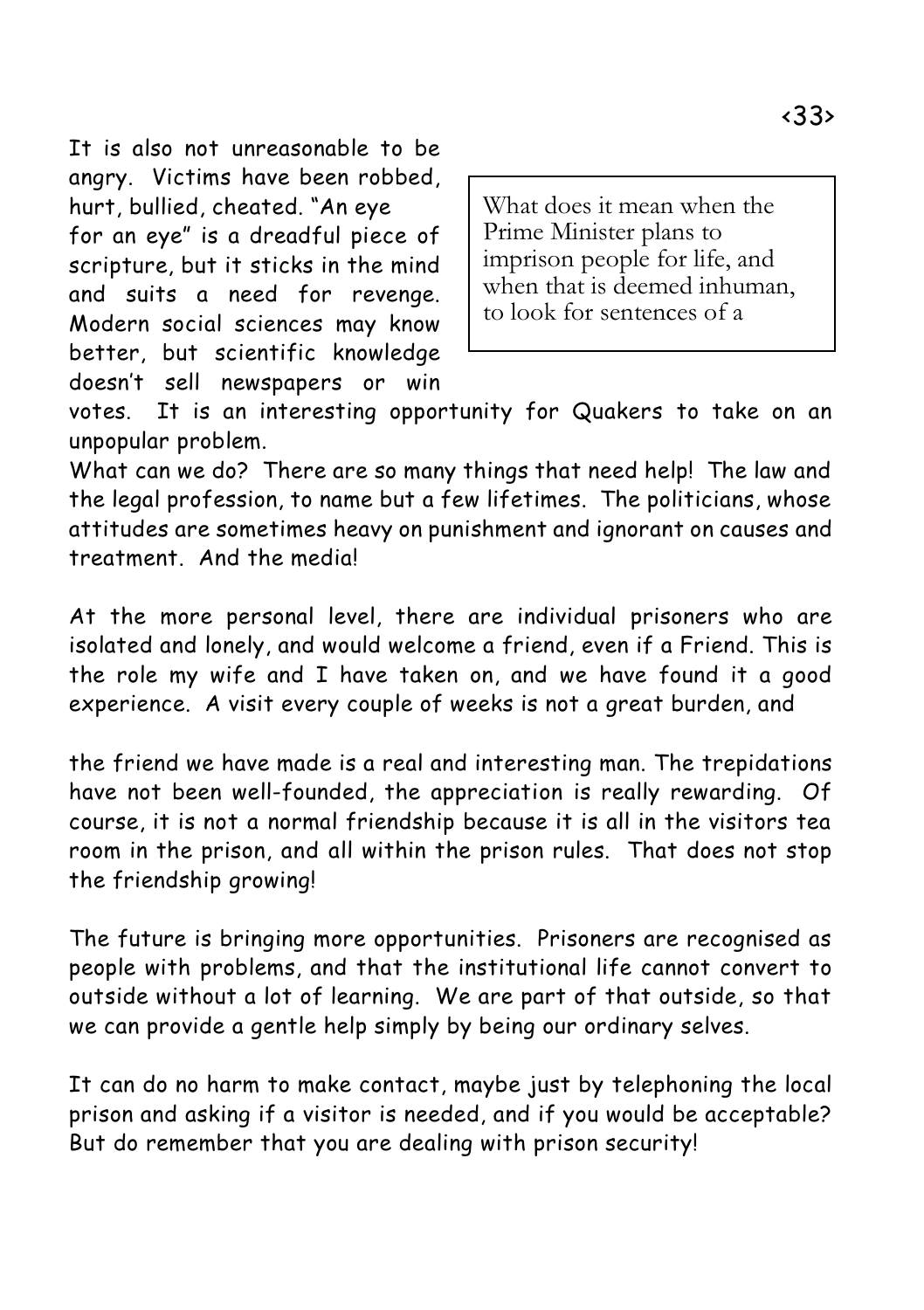# **General Meeting for Scotland, held in Glasgow on 8 March Nigel Dower - Aberdeen Meeting**

The Scottish Referendum, now only six months away, was the main subject for discussion in the afternoon at General Meeting for Scotland (GM) held on 8 March.

The Glasgow Meeting room was filled to capacity - around seventy people in the morning when routine business was done and over eighty in the afternoon for discussion of the Referendum. Martin Burnell, our new clerk, ably steered us through the morning business.

Of note was the latest Tabular Statement showing that the number of members in Scotland now stands at 692 - a little down from previous years (but this may be because one Area Meeting had done a rigorous pruning of its inactive membership). Even if we add roughly the same number of attenders, it's still a tiny proportion in Scotland - 1 in 3,500!

After the accounts and Meeting for Sufferings report, we heard from three GM Function Groups (FG). First the Parliamentary Liaison FG reported that they recently had a fruitful meeting with Britain Yearly Meeting's parliamentary engagement officer Jessica Metheringham, and that plans are in hand for the appointment of a GM parliamentary engagement officer to deal with specifically Scottish issues.

Second, members of the Outreach FG gave us the challenge of going beyond faithful living by expressing in words our faith in various ways. without (of course) proselytising, and told us of an exciting new venture by Perth Meeting in making a tapestry panel on the city of Perth and combining this with an exhibition in the autumn of twenty photos from the Quaker Tapestry.

Third, from our Children and Young People FG we heard about a wide range of events for children and young people in Scotland, including a new venture - a family weekend for younger children and their parents. All these events are particularly important given that the large geographical distances in Scotland render many Quaker children and young people rather isolated most of the time.

#### $\langle 34 \rangle$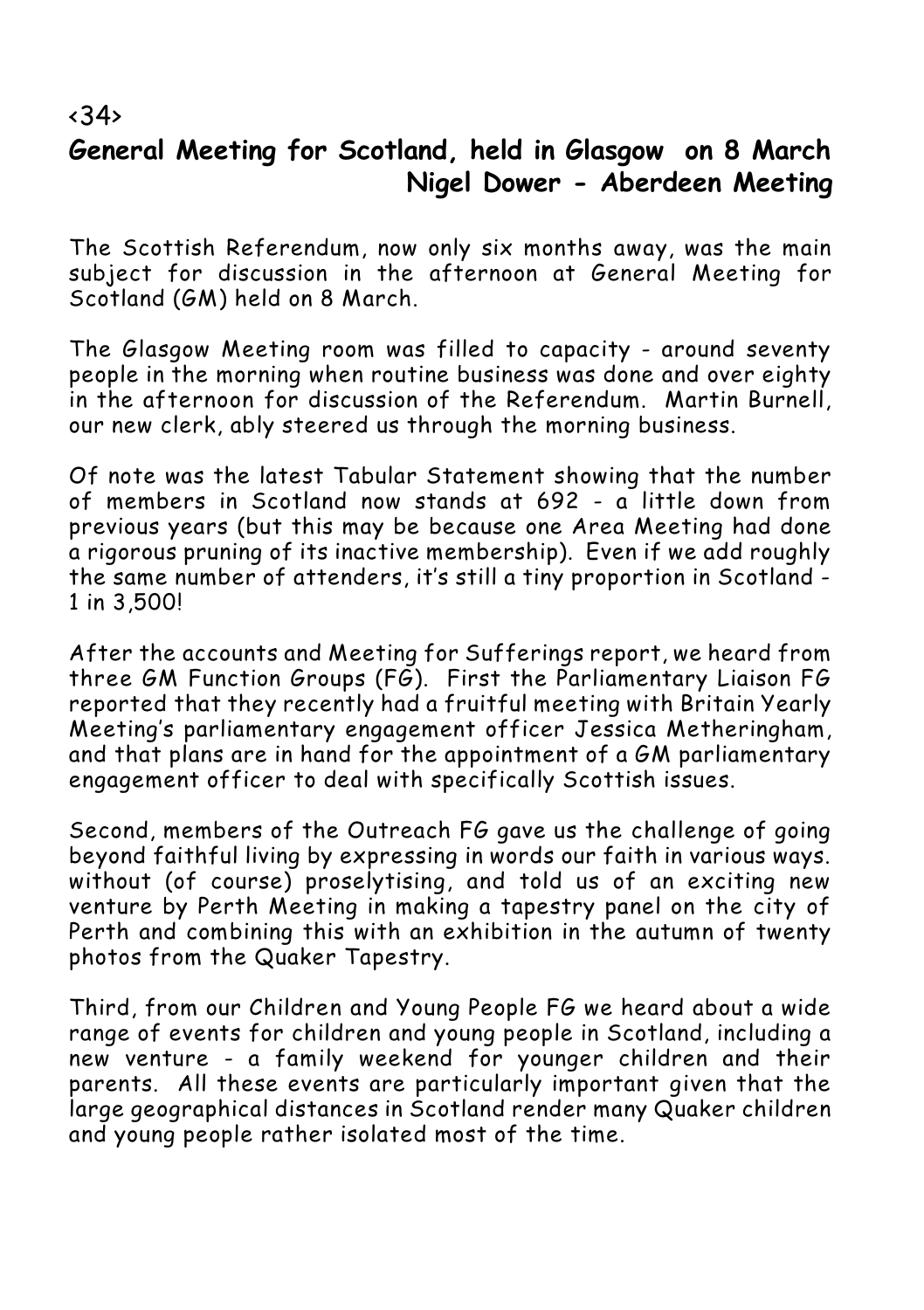As I have said, we were divided for most of the afternoon into five groups in which we first mapped out our significant identities (on our own) and then shared them, and then in a worship-sharing mode shared our hopes, fears and uncertainties regarding the Referendum. It was clear from what was said in my group and what I gathered from others afterwards over tea that the process had been helpful for Friends in taking their thinking forward.

What struck me, at least for my group, was a disconnect between the discussion of identities and the later discussion of issues. In the former we all recognised that we had many meaningful identities including our sense of global concern for all humanity.

In the latter though we were not directly supporting "yes" or "no", various contributions did indicate (in code) different positions and not much seemed to depend on identity but rather on what would lead to visions of the Scotland we would want (peace, no nuclear weapons, no poverty, care for the environment).

One suggestion which several Friends favoured was the idea of shaking up the bag of tricks and seeing what fell out! Whether this was a good use or misuse of the Quaker adages - both mentioned - of "live adventurously" and "trust the process" I leave to the reader to discern!



**Tulliallan Castle, the Scottish police college, MP where the United Reformed Church holds its annual synod.**

<35>